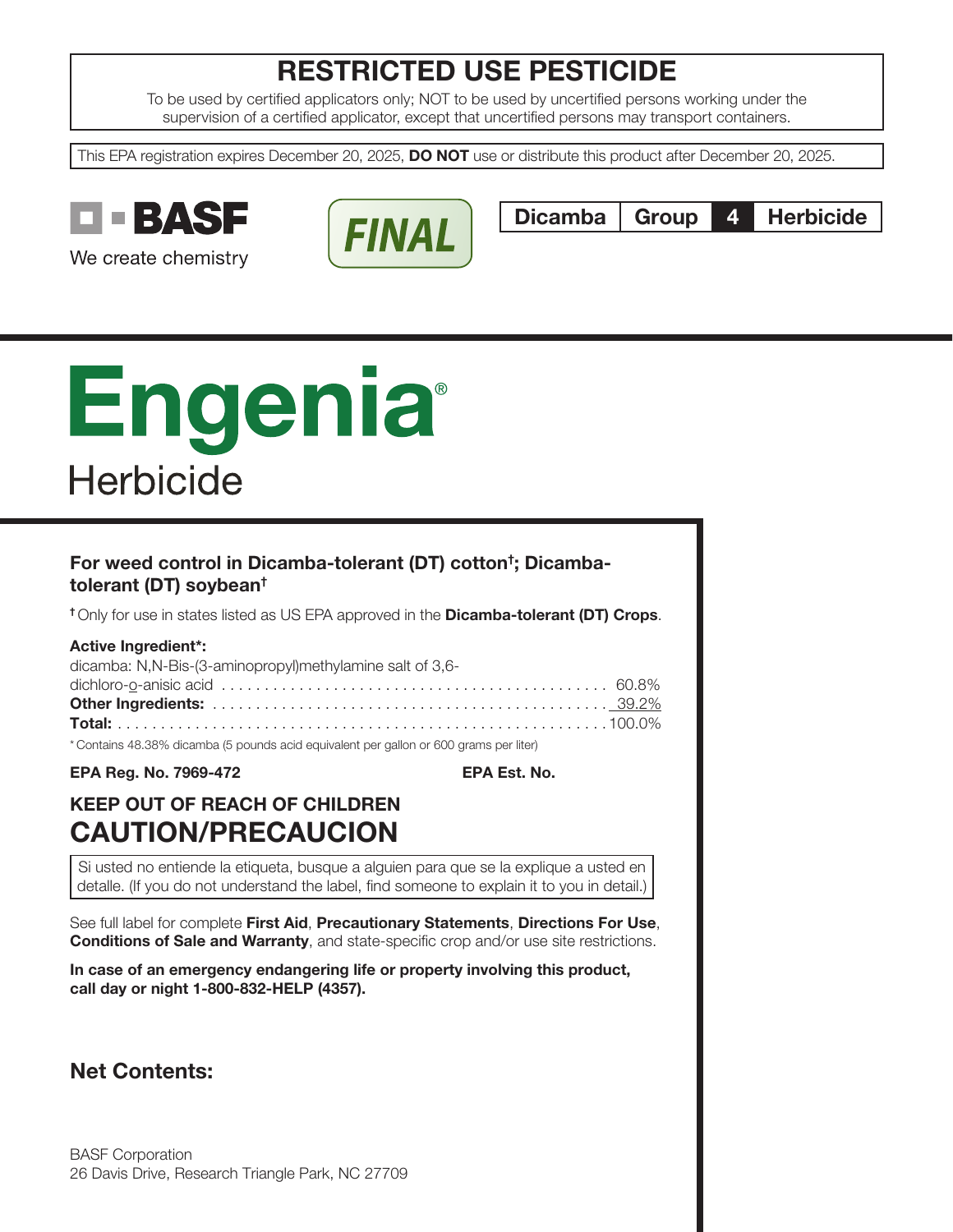| <b>FIRST AID</b> |                                                                                                                                                                                                                                                                                          |  |
|------------------|------------------------------------------------------------------------------------------------------------------------------------------------------------------------------------------------------------------------------------------------------------------------------------------|--|
| If swallowed     | • Call a poison control center or doctor immediately for treatment advice.<br>• Have person sip a glass of water if able to swallow.<br>• DO NOT induce vomiting unless told to do so by a poison control center or doctor.<br>• DO NOT give anything by mouth to an unconscious person. |  |
| If inhaled       | • Move person to fresh air.<br>• If person is not breathing, call 911 or an ambulance; then give artificial respiration, preferably<br>by mouth to mouth, if possible.<br>• Call a poison control center or doctor for further treatment advice.                                         |  |
|                  | <b>HOTLINE NUMBER</b>                                                                                                                                                                                                                                                                    |  |
|                  | Have the product container or label with you when calling a poison control center or doctor or going for treatment.<br>You may also contact BASF Corporation for emergency medical treatment information: 1-800-832-HELP (4357).                                                         |  |

# Precautionary Statements

## Hazards to Humans and Domestic Animals

CAUTION. Harmful if swallowed or inhaled. Avoid breathing vapor or spray mist. Remove and wash contaminated clothing before reuse. Wash hands thoroughly with soap and water after handling and before eating, drinking, chewing gum, using tobacco, or using the toilet.

Prolonged or frequently repeated skin contact may cause allergic reactions in some individuals.

## Personal Protective Equipment (PPE)

#### All mixers, loaders, applicators, and other handlers must wear:

- Long-sleeved shirt and long pants
- Shoes plus socks
- Waterproof gloves
- A NIOSH-approved dust/mist filtering respirator with any R, P, or HE filter. Examples include a filtering facepiece respirator with approval number prefix TC-84A and an R or P designation, or a full-face or half-mask respirator with R, P, or HE cartridges.

See **Engineering Controls** for additional requirements. Follow the manufacturer's instructions for cleaning and maintaining PPE. If no such instructions for washables exist, use detergent and hot water. Keep and wash PPE separately from other laundry.

## Engineering Controls

When handlers use closed systems or enclosed cabs in a manner that meets the requirements listed in the Worker Protection Standard (WPS) for agricultural pesticides [40 CFR 170.240(d)(4-6)], the handler PPE requirements may be reduced or modified as specified in the WPS.

## USER SAFETY RECOMMENDATIONS

#### Users should:

- Wash hands after handling and before eating, drinking, chewing gum, using tobacco, or using the toilet.
- Remove clothing/PPE immediately if pesticide gets inside. Then wash thoroughly and put on clean clothing.
- Remove PPE immediately after handling this product. Wash the outside of gloves before removing. As soon as possible, wash thoroughly and change into clean clothing.

## Environmental Hazards

DO NOT apply directly to water, or to areas where surface water is present, or to intertidal areas below the mean high water mark. **DO NOT** contaminate water when disposing of equipment washwater or rinsate. Apply this product only as directed on the label.

This chemical is known to leach through soil into groundwater under certain conditions as a result of agricultural use. Use of this chemical in areas where soils are permeable, particularly where the water table is shallow, may result in groundwater contamination.

## Ground and Surface Water Protection

## Point-source Contamination

To prevent point-source contamination, DO NOT mix or load this pesticide product within 50 feet of wells (including abandoned wells and drainage wells), sinkholes, perennial or intermittent streams and rivers, and natural or impounded lakes and reservoirs. **DO NOT** apply pesticide product within 50 feet of wells. This setback does not apply to properly capped or plugged abandoned wells and does not apply to impervious pad or properly diked mixing/ loading areas as described below.

Mixing, loading, rinsing, or washing operations performed within 50 feet of a well are allowed only when conducted on an impervious pad constructed to withstand the weight of the heaviest load that may be on or move across the pad. The pad must be self-contained to prevent surface water flow over or from the pad. The pad capacity must be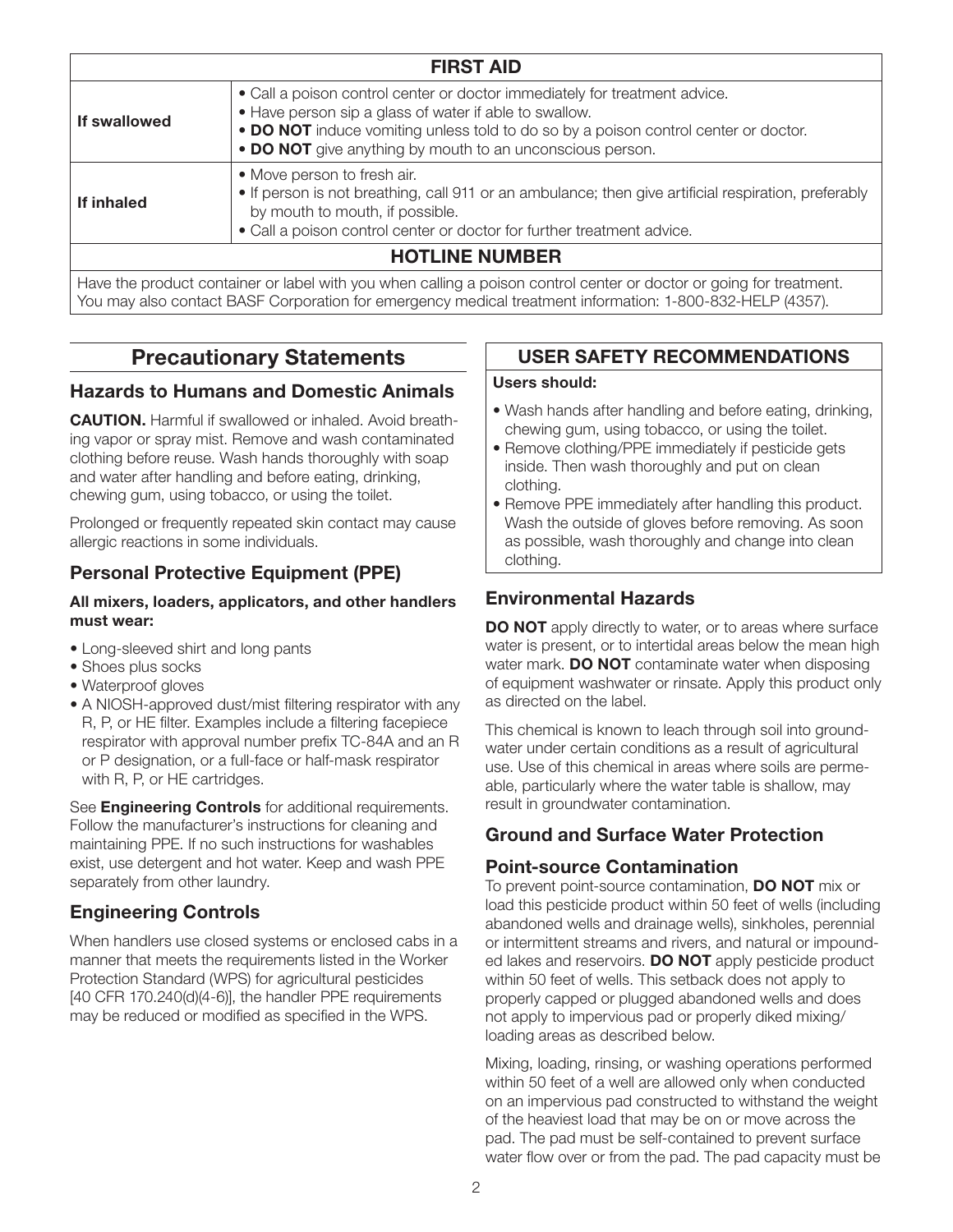maintained at 110% that of the largest pesticide container or application equipment used on the pad and have sufficient capacity to contain all product spills, equipment or container leaks, equipment washwater, and rainwater that may fall on the pad. The containment capacity does not apply to vehicles delivering pesticide shipments to the mixing/loading site. States may have in effect additional requirements regarding wellhead setbacks and operational containment.

Care must be taken when using this product to prevent:

- Back-siphoning into wells
- Spills
- Improper disposal of excess pesticide, spray mixtures, or rinsate

Check valves or antisiphoning devices must be used on all mixing equipment.

## Movement by Surface Runoff or Through Soil

**DO NOT** apply under conditions which favor runoff. DO NOT apply if soil is saturated with water or when rainfall that may exceed soil field capacity is forecast to occur within 48 hours.

Under some conditions, dicamba has the potential for runoff several days after application. Poorly draining, wet, or erodible soils with readily visible slopes toward adjacent sensitive areas are more prone to produce runoff. When used on erodible soils, best management practices for minimizing runoff should be employed. Consult your local Soil Conservation Service for recommendations in your use area.

**DO NOT** apply to impervious substrates such as paved or highly compacted surfaces in areas with high potential for groundwater contamination. Groundwater contamination may occur in areas where soils are permeable or coarse and groundwater is near the surface. **DO NOT** apply to soils classified as sand with less than 3% organic matter and where groundwater depth is shallow. To minimize the possibility of groundwater contamination, carefully follow the specified rates as affected by soil type in the Crop-specific Information section of this label.

## Movement by Water Erosion of Treated Soil

Ensure treated areas have received at least 1/2-inch rainfall (or irrigation) before using tailwater for subsequent irrigation of other fields.

DO NOT apply this product through any type of irrigation system including sprinkler, drip, flood, or furrow irrigation.

## Endangered Species

It is a Federal offense to use any pesticide in a manner that results in the death of an endangered species.

The use of any pesticide in a manner that may kill or otherwise harm an endangered species or adversely modify their habitat is a violation of federal law. Use of this product in a manner inconsistent with the label may pose a hazard to endangered or threatened species. When using this product, you must follow the measures contained in the

Endangered Species Protection Bulletin for the area in which you are applying the product. To obtain Bulletins, no more than six months before using this product, consult http://www.epa.gov/espp/ or call 1-844-447-3813. You must use the Bulletin valid for the month in which you will apply the product. Please Note: Additional endangered or threatened species obligations are listed under Endangered Species on this label. See Crop-specific Information – Dicamba-tolerant (DT) Crops section for more details regarding protection of endangered species.

# Directions For Use

# RESTRICTED USE PESTICIDE

It is a violation of federal law to use this product in a manner inconsistent with its labeling. This labeling must be in the user's possession during application. To be used by certified applicators only; NOT to be used by uncertified persons working under the supervision of a certified applicator, except that uncertified persons may transport containers.

**DO NOT** apply this product in a way that will contact workers or other persons, either directly or through drift. Only protected handlers may be in the area during application. For any requirements specific to your state or tribe, consult the agency responsible for pesticide regulation.

Observe all precautions, restrictions, and limitations in this label and the labels of products used in combination with this product. Keep containers closed to avoid spills and contamination.

All applicable directions, restrictions, precautions, and Conditions of Sale and Warranty are to be followed.

# RESTRICTED USE PESTICIDE RECORD KEEPING REQUIREMENTS

Users must keep the following records for a period of two years; records must be generated within 72 hours after application and a record must be kept for every individual application. Records must be made available to State Pesticide Control Official(s), USDA, and EPA upon request. The following information must be recorded and kept as required by the Federal Pesticide Record Keeping Program, 7 CFR Part 110:

- 1. Full name of the certified applicator
- 2. Certification number of the certified applicator
- 3. Product name
- 4. EPA registration number
- 5. Total amount applied of this product
- 6. Application month, day, and year
- 7. Start and Finish Times: the time the applicator begins and the time the applicator completes applications of this product.
- 8. Location of the application
- 9. Crop or site receiving the application
- 10. Size of area treated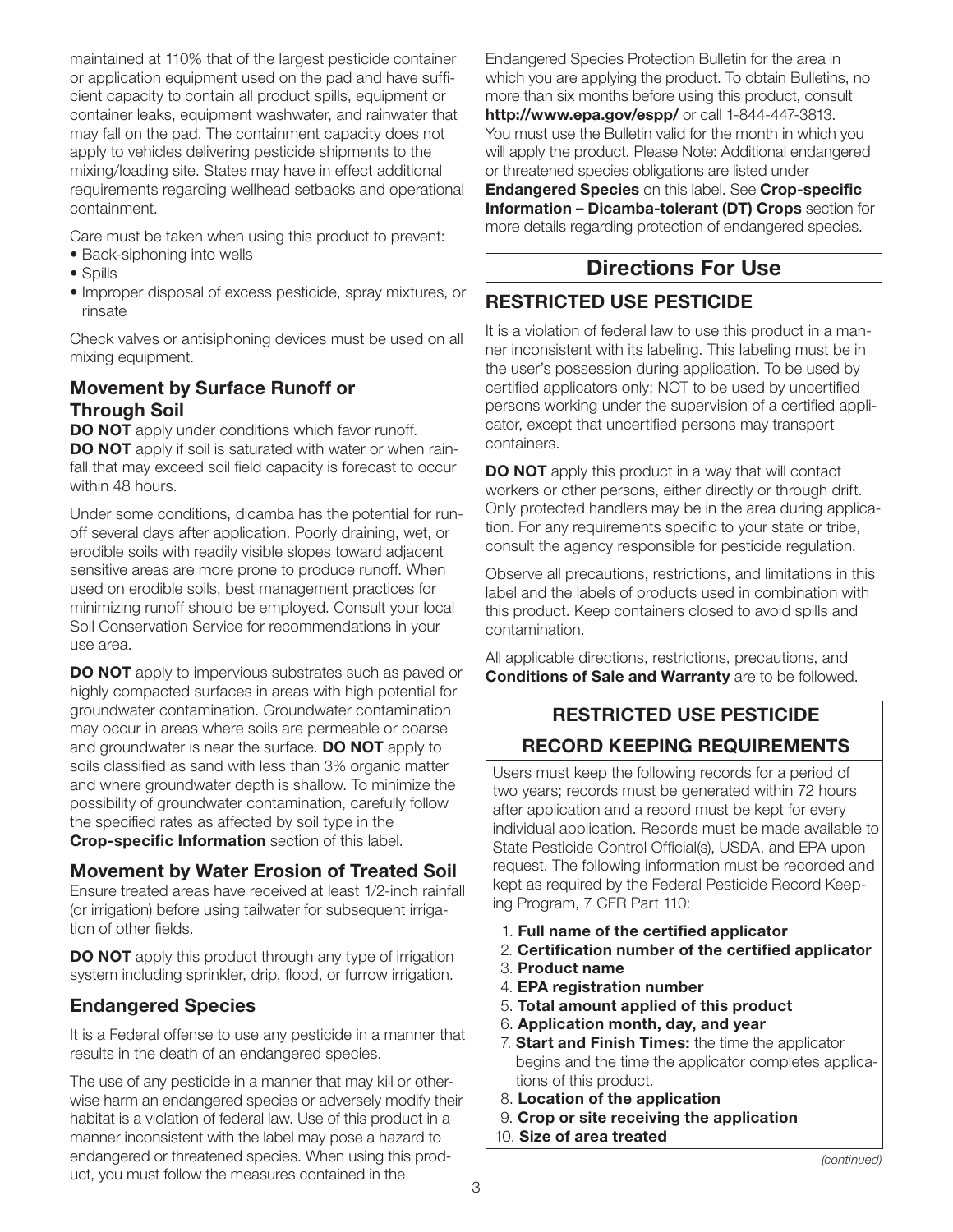# RESTRICTED USE PESTICIDE

## RECORD KEEPING REQUIREMENTS

*(continued)*

- 11. Training Requirement: proof that the applicator completed dicamba-specific training described in this section.
- 12. Application Timing: whether the applicator applied this product preemergence or postemergence.
- 13. Receipts of purchase: receipts for the purchase of this product, and for the purchase of the required pH buffering adjuvant and any required drift reduction adiuvant.
- 14. **Product Label:** a copy of this product label(s), and any state special local needs label that supplements this label.
- 15. Sensitive Areas, Sensitive Crops, and Residential Awareness (see Downwind Spray Buffer Areas and Sensitive Crops, Areas and Residential Areas): Document/record that the applicator checked an applicable sensitive crop/ specialty crop registry; and document that the applicator surveyed all adjacent fields for any sensitive areas, sensitive crops, or residential areas surrounding the field prior to application. At a minimum, records must include the date the applicator consulted the sensitive crop registry/specialty crop registry and the date the applicator surveyed within the required spray buffer distance **Downwind** 
	- Spray Buffer Areas and Sensitive Crops, Areas and Residential Areas adjacent fields, and the name of the sensitive crop registry/specialty crop registry the applicator consulted. The applicator must be aware that **WIND DIRECTION** may vary during the application. If wind direction shifts such that the wind is blowing toward adjacent sensitive crops or residential areas, **STOP** the application.
- 16. Spray Buffer Requirement: Record of the required downwind buffer distance (240 feet or required Endangered Species County requirements) determination and any areas included within the buffer distance determination.
- 17. Spray System Cleanout: Document that the applicator complied with the section of this label titled: "Spray System Equipment Clean-out". At a minimum, records must include the date the applicator performed the required cleanout, and cleanout method that the applicator followed.
- 18. Tank Mix Products: a list of all products (pesticides, adjuvants, and other products) that the applicator tank mixed with this product for each application. Include EPA registration numbers in the case of any pesticides.
- 19. Required Tank Mix Buffering Adjuvant: list the Buffering Adjuvant and use rate that was tank mixed with **Engenia<sup>®</sup> herbicide.**
- 20. Nozzle Selection: which spray nozzle the applicator used to apply this product, and the nozzle pressure the applicator set the sprayer to.

# RESTRICTED USE PESTICIDE

# RECORD KEEPING REQUIREMENTS

*(continued)*

- 21. Air Temperature: the air temperature at boom height at the time the applicator starts and finishes applications of this product.
- 22. Wind Speed and Direction: the wind speed at boom height at the time the applicator starts and finishes applications of this product, and the wind direction at the time the applicator starts and finishes applications of this product.

## Training Requirements

Prior to applying this product, all applicators must complete dicamba-specific training on an annual basis; NOT to be used by uncertified persons working under the supervision of a certified applicator, except that uncertified persons may transport containers. If training is available and required by the state where the applicator intends to apply this product, the applicator must complete that training before applying this product in-crop. If your state does not require dicamba-specific training, then the applicator must complete dicamba specific training provided by one of the following sources: a) a registrant of a dicamba product approved for in-crop use with dicamba-tolerant crops, or b) a state or state-authorized provider.

## AGRICULTURAL USE REQUIREMENTS

Use this product only in accordance with its labeling and with the Worker Protection Standard, 40 CFR Part 170. This standard contains requirements for the protection of agricultural workers on farms, forests, nurseries, and greenhouses, and handlers of agricultural pesticides. It contains requirements for training, decontamination, notification, and emergency assistance. It also contains specific instructions and exceptions pertaining to the statements on this label about Personal Protective Equipment (PPE) and restricted-entry intervals. The requirements in this box only apply to uses of this product that are covered by the WPS.

DO NOT enter or allow worker entry into treated areas during the restricted-entry interval (REI) of 24 hours.

PPE required for early entry to treated areas that is permitted under the Worker Protection Standard and that involves contact with anything that has been treated, such as, plants, soil, or water is:

- Coveralls worn over short-sleeved shirt and short pants
- Chemical-resistant footwear plus socks
- Waterproof gloves
- Chemical-resistant headgear for overhead exposure
- Protective eyewear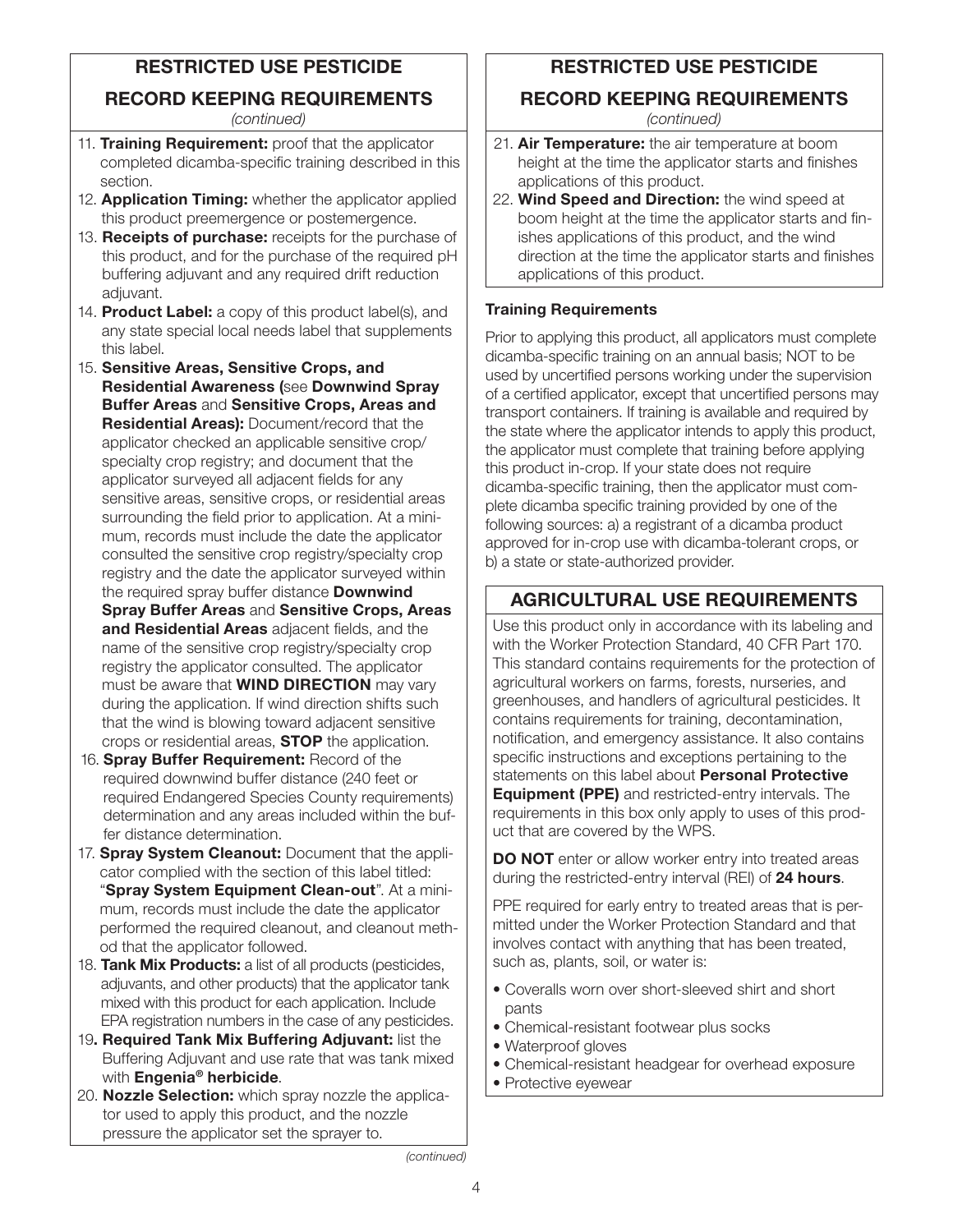## STORAGE AND DISPOSAL

DO NOT contaminate water, food, or feed by storage or disposal. Open dumping is prohibited.

## Pesticide Storage

Store in original container in a well-ventilated area separately from fertilizer, feed, and foodstuffs. Avoid cross-contamination with other pesticides. Engenia® herbicide freezes around 15° F and is stable under conditions of freezing and thawing. Product that has been frozen should be thawed and recirculated prior to use.

## Pesticide Disposal

Wastes resulting from this product must be disposed of on-site or at an approved waste disposal facility. Pesticide, spray mixture, or rinsate that cannot be used according to label instructions must be disposed of according to federal, state or local procedures under Subtitle C of the Resource Conservation and Recovery Act. Improper disposal of excess pesticide, spray mix, or rinsate is a violation of federal law.

# Container Handling

Nonrefillable Container. DO NOT reuse or refill this container. Triple rinse or pressure rinse container (or equivalent) promptly after emptying; then offer for recycling, if available, or reconditioning, if appropriate, or puncture and dispose of in a sanitary landfill, or by incineration, or by other procedures approved by state and local authorities.

Triple rinse containers small enough to shake (capacity ≤ 5 gallons) as follows: Empty the remaining contents into application equipment or a mix tank and drain for 10 seconds after the flow begins to drip. Fill the container 1/4 full with water and recap. Shake for 10 seconds. Pour rinsate into application equipment or a mix tank, or store rinsate for later use or disposal. Drain for 10 seconds after the flow begins to drip. Repeat this procedure two more times.

Triple rinse containers too large to shake (capacity > 5 gallons) as follows: Empty the remaining contents into application equipment or a mix tank. Fill the container 1/4 full with water. Replace and tighten closures. Tip container on its side and roll it back and forth, ensuring at least one complete revolution, for 30 seconds. Stand the container on its end and tip it back and forth several times. Turn the container over onto its other end and tip it back and forth several times. Empty the rinsate into application equipment or a mix tank, or store rinsate for later use or disposal. Repeat this procedure two more times.

*(continued)*

## STORAGE AND DISPOSAL *(continued)*

Container Handling *(continued)*

**Pressure rinse as follows:** Empty the remaining contents into application equipment or mix tank and continue to drain for 10 seconds after the flow begins to drip. Hold container upside down over application equipment or mix tank, or collect rinsate for later use or disposal. Insert pressure rinsing nozzle in the side of the container and rinse at about 40 PSI for at least 30 seconds. Drain for 10 seconds after the flow begins to drip.

Refillable Container. Refill this container with pesticide only. **DO NOT** reuse this container for any other purpose. Triple rinsing the container before final disposal is the responsibility of the person disposing of the container. Cleaning before refilling is the responsibility of the refiller.

Triple rinse as follows: To clean the container before final disposal, empty the remaining contents from this container into application equipment or mix tank. Fill the container about 10% full with water. Agitate vigorously or recirculate water with the pump for 2 minutes. Pour or pump rinsate into application equipment or rinsate collection system. Repeat this rinsing procedure two more times.

When this container is empty, replace the cap and seal all openings that have been opened during use; return the container to the point of purchase or to a designated location. This container must only be refilled with a pesticide product. Prior to refilling, inspect carefully for damage such as cracks, punctures, abrasions, worn-out threads and closure devices. Check for leaks after refilling and before transport. **DO NOT** transport if this container is damaged or leaking. If the container is damaged, or leaking, or obsolete and not returned to the point of purchase or to a designated location, triple rinse emptied container and offer for recycling, if available, or dispose of container in compliance with state and local regulations.

## In Case of Emergency

In case of large-scale spill of this product, call:

- CHEMTREC 1-800-424-9300
- BASF Corporation 1-800-832-HELP (4357)

In case of medical emergency regarding this product, call:

- Your local doctor for immediate treatment
- Your local poison control center (hospital)
- BASF Corporation 1-800-832-HELP (4357)

#### Steps to take if material is released or spilled:

- Dike and contain the spill with inert material (sand, earth, etc.) and transfer liquid and solid diking material to separate containers for disposal.
- Remove contaminated clothing and wash affected skin areas with soap and water.
- Wash clothing before reuse.
- Keep the spill out of all sewers and open bodies of water.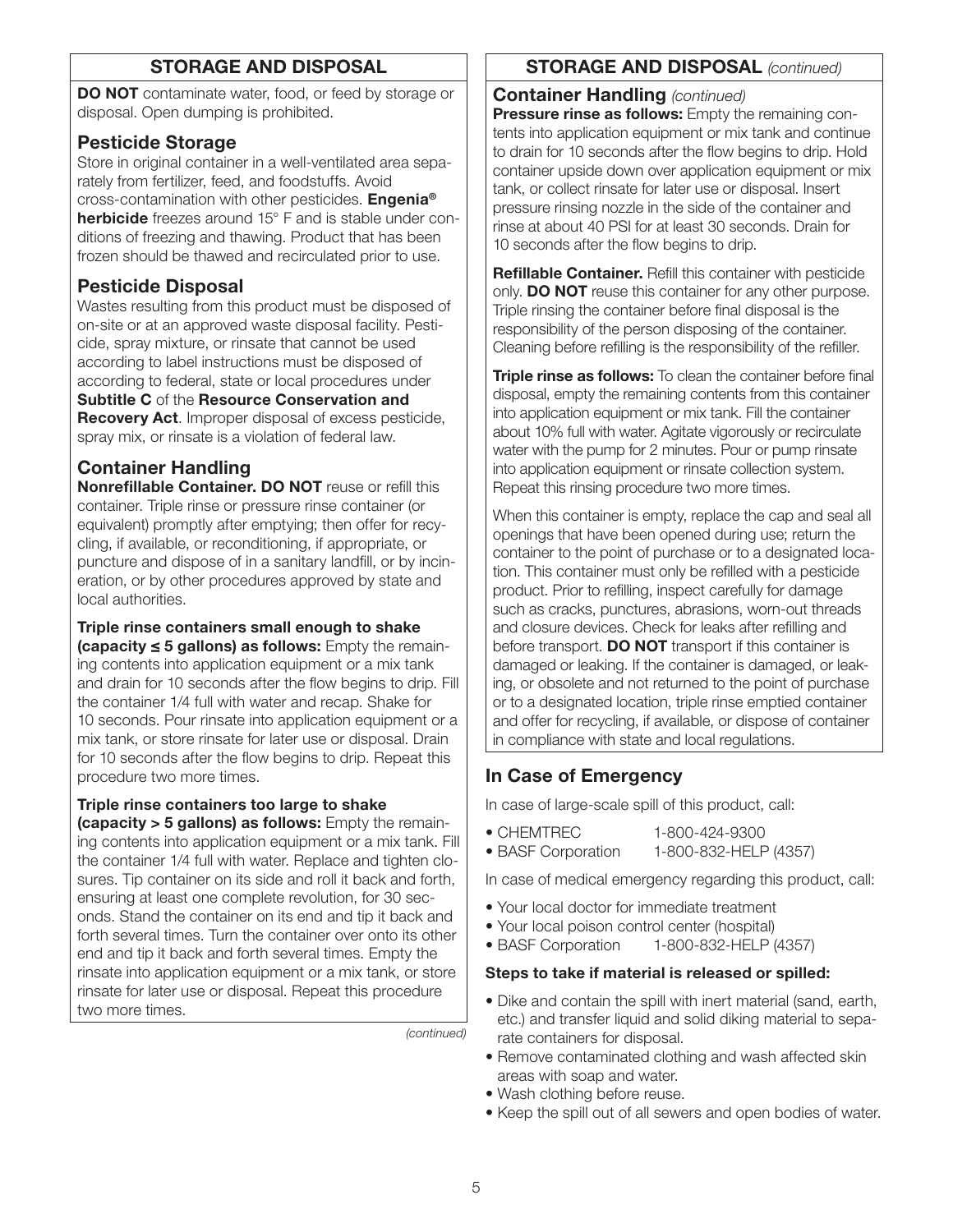#### Product Information

**Engenia<sup>®</sup> herbicide** is a water-soluble herbicide that provides postemergence and moderate rate-dependent residual control of many annual broadleaf weeds. Engenia is also active on many biennial and perennial broadleaf weeds as well as woody brush and vines (refer to Table 1 for weeds controlled or suppressed).

**Engenia** may be applied preplant, at-planting, preemergence, and postemergence (in-crop) for weed control in dicamba-tolerant cotton and dicamba-tolerant soybeans. The use in dicamba-tolerant crops is only allowed in the following states:

Alabama, Arizona, Arkansas, Colorado, Delaware, Florida (excluding Palm Beach County), Georgia, Illinois, Indiana, Iowa, Kansas, Kentucky, Louisiana, Maryland, Michigan, Minnesota, Mississippi, Missouri, Nebraska, New Jersey, New Mexico, New York, North Carolina, North Dakota, Ohio, Oklahoma, Pennsylvania, South Carolina, South Dakota, Tennessee (excluding Wilson County), Texas, Virginia, West Virginia, Wisconsin.

Additional state restrictions and requirements may apply. The applicator must comply with any additional state requirements and restrictions.

**Engenia** does not control grass weeds and must be used sequentially or tank mixed with a grass herbicide for a complete weed control program. See Tank Mixing Information section for important information on herbicide tank mixes or Crop-specific Information section(s) for recommendations on sequential programs.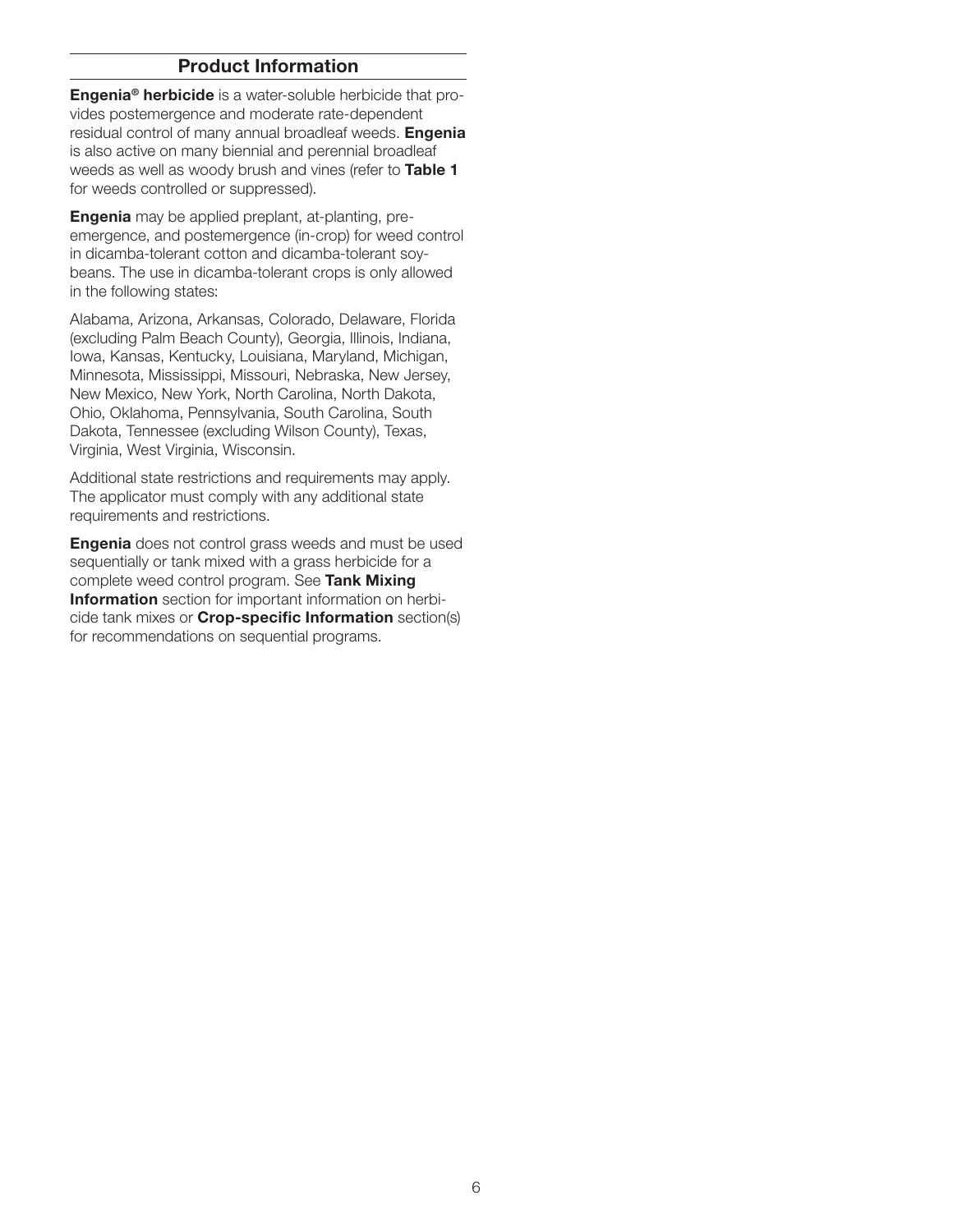# Summary of Label Requirements – See Label Section for Details

| <b>Label Requirements Summary</b>                                                                                                                                                                                                                                                                                                                                                                                                                                                                                                                                                                                                                                                                                                                                                                                                                                                                                                                                                                                                                                                                                                                                                                                                                                                                                                                                                                              | <b>Label Sections</b>                                                                                                                                                                                                                                                     |
|----------------------------------------------------------------------------------------------------------------------------------------------------------------------------------------------------------------------------------------------------------------------------------------------------------------------------------------------------------------------------------------------------------------------------------------------------------------------------------------------------------------------------------------------------------------------------------------------------------------------------------------------------------------------------------------------------------------------------------------------------------------------------------------------------------------------------------------------------------------------------------------------------------------------------------------------------------------------------------------------------------------------------------------------------------------------------------------------------------------------------------------------------------------------------------------------------------------------------------------------------------------------------------------------------------------------------------------------------------------------------------------------------------------|---------------------------------------------------------------------------------------------------------------------------------------------------------------------------------------------------------------------------------------------------------------------------|
| <b>Mandatory Training:</b><br>• Prior to applying, applicator must complete dicamba-specific training. Only certified<br>applicators may apply this product.                                                                                                                                                                                                                                                                                                                                                                                                                                                                                                                                                                                                                                                                                                                                                                                                                                                                                                                                                                                                                                                                                                                                                                                                                                                   | • Training Requirements                                                                                                                                                                                                                                                   |
| <b>Record Keeping:</b><br>• Certified applicators must complete their application records within 72 hour after the<br>application and keep records for a period of two years.                                                                                                                                                                                                                                                                                                                                                                                                                                                                                                                                                                                                                                                                                                                                                                                                                                                                                                                                                                                                                                                                                                                                                                                                                                  | • Restricted Use Pesticide<br><b>Record Keeping</b><br><b>Requirements</b>                                                                                                                                                                                                |
| <b>Application:</b><br>• For EVERY application of Engenia <sup>®</sup> herbicide an approved pH Buffering Adjuvant<br>must be included in the spray mixture. Refer to www.engeniatankmix.com for a list<br>of approved pH Buffering Adjuvants.<br>• Rate and Timing: Apply 12.8 fl ozs per acre (0.5 lb. ae dicamba) for any single<br>application:<br>- Applications to DT Cotton may only occur through July 30. DO NOT apply after<br>July 30. A total of four applications (51.2 fl ozs per acre, 2.0 lbs ae dicamba per<br>acre) may be made with a maximum of 12.8 fl ozs per acre per application. A<br>maximum of two applications preemergence and two applications postemergence<br>may be made per year.<br>- Applications to DT Soybean may only occur through June 30. DO NOT apply after<br>June 30. A total of four applications (51.2 fl ozs per acre, 2.0 lbs ae dicamba per<br>acre) may be made with a maximum of 12.8 fl ozs per acre per application. A<br>maximum of two applications preemergence and two applications postemergence<br>may be made per year.<br>- For details see crop-specific use directions.<br>• Spray volume: Apply in a minimum of 15 gallons of spray solution per acre.<br>• Tank mixing: Use only approved tank-mix products found at<br>www.engeniatankmix.com.<br>- Refer to all product labels to determine mix order or perform a mix compatibility test. | • Tank Mixing Information<br><b>• Specific Use Directions</b><br>• Dicamba Tolerant (DT)<br><b>Cotton</b><br>• Dicamba Tolerant (DT)<br>Soybean<br>• Specific Crop Use<br><b>Directions</b><br>• Application Methods and<br><b>Equipment</b><br>• Tank Mixing Information |
| <b>Application Equipment:</b><br>• Spray system equipment cleanout: Ensure entire sprayer system is properly cleaned<br>before and after application.<br>. Nozzles: Use only approved nozzles and pressure as listed on<br>www.engeniatankmix.com.<br>• Spray boom height: Use manufacturer's recommendation for boom height or<br>24 inches above the target pest/crop height, whichever is smaller.<br>• Ground speed: DO NOT exceed 15 mph.                                                                                                                                                                                                                                                                                                                                                                                                                                                                                                                                                                                                                                                                                                                                                                                                                                                                                                                                                                 | • Spray System Equipment<br><b>Cleanout</b><br>• Spray Drift Management                                                                                                                                                                                                   |
| <b>Environmental Conditions:</b><br>• Wind speed: Apply when wind speed, measured at boom height, is 3 to 10 mph.<br>. Inversions: DO NOT spray during an inversion; only spray between one hour after<br>sunrise and two hours before sunset.<br>. Rainfall: DO NOT apply this product if rain that may exceed soil field capacity and<br>result in soil runoff is expected in the next 48 hours.                                                                                                                                                                                                                                                                                                                                                                                                                                                                                                                                                                                                                                                                                                                                                                                                                                                                                                                                                                                                             | • Spray Drift Management<br>• Use Restrictions                                                                                                                                                                                                                            |
| <b>Downwind Requirements:</b><br>• Sensitive areas, crops and residential areas downwind: DO NOT apply if sensitive<br>areas, crops and residential areas, as defined in this label (see Downwind Spray<br>Buffer Areas and Sensitive Crops, Areas and Residential Areas), are adja-<br>cent downwind to the application site.<br>. Downwind buffer: After determining that no sensitive areas, crops or residential<br>areas are adjacent downwind, maintain a 240-ft downwind spray buffer (see<br><b>Hooded Spray Booms section).</b><br><b>Endangered Species:</b>                                                                                                                                                                                                                                                                                                                                                                                                                                                                                                                                                                                                                                                                                                                                                                                                                                         | • Sensitive Crops, Areas<br>and Residential Areas<br>• Downwind Spray Buffer<br><b>Areas</b><br><b>• Endangered Species</b>                                                                                                                                               |
| • You must follow the measures contained in the Endangered Species Protection<br>Bulletin for the area in which you are applying the product. To obtain Bulletins, no<br>more than six months before using this product, consult<br>http://www.epa.gov/espp/ or call 1-844-447-3813. You must use the Bulletin<br>valid for the month in which you will apply the product.                                                                                                                                                                                                                                                                                                                                                                                                                                                                                                                                                                                                                                                                                                                                                                                                                                                                                                                                                                                                                                     |                                                                                                                                                                                                                                                                           |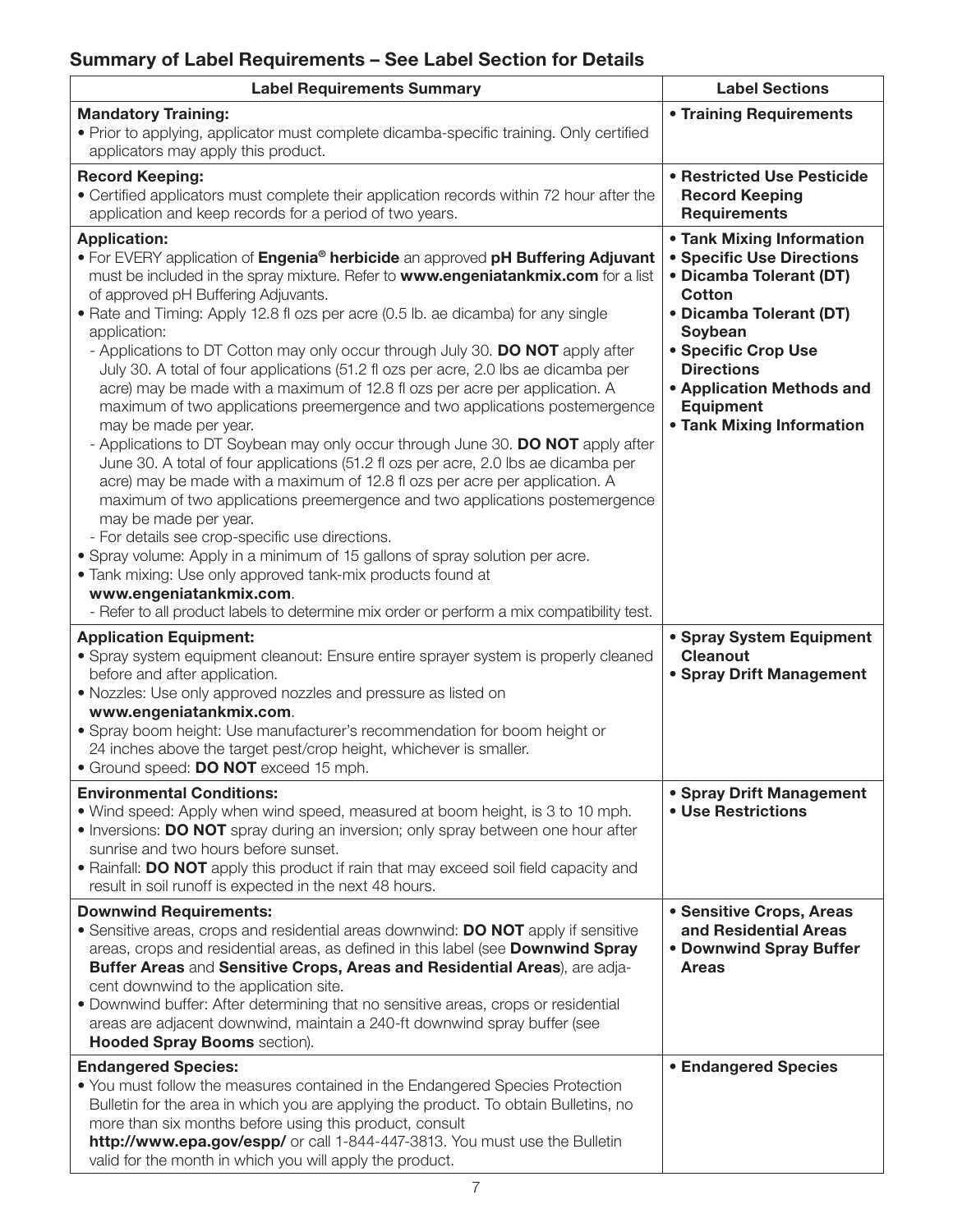#### Table 1. Weeds Controlled or Suppressed

Engenia® herbicide will control or suppress the following weeds when used at rates described in Table 2. See additional information about weeds which are known to be resistant to dicamba at www.Resistance-Information.BASF.US.

| <b>Common Name</b>       | <b>Scientific Name</b>     |
|--------------------------|----------------------------|
| <b>Annuals</b>           |                            |
| Alkanet                  | Lithospermum arvense       |
| Amaranth, Palmer         | Amaranthus palmeri         |
| Amaranth, Powell         | Amaranthus powellii        |
| Amaranth, spiny          | Amaranthus spinosus        |
| Aster, slender           | Aster subulatus            |
| Bedstraw, catchweed      | Galium aparine             |
| Beggarweed, Florida      | Desmodium tortuosum        |
| Broomweed, common        | Gutierrezia dracunculoides |
| Buckwheat, tartary       | Fagopyrum tataricum        |
| Buckwheat, wild          | Polygonum convolvulus      |
| <b>Buffalobur</b>        | Solanum rostratum          |
| Burclover, California    | Medicago polymorpha        |
| <b>Burcucumber</b>       | Sicyos angulatus           |
| Buttercup, corn          | Ranunculus arvensis        |
| Buttercup, creeping      | Ranunculus repens          |
| Buttercup, roughseed     | Ranunculus muricatus       |
| Buttercup, western field | Ranunculus occidentalis    |
| Carpetweed               | Mollugo verticillata       |
| Catchfly, nightflowering | Silene noctiflorum         |
| Chamomile, corn          | Anthemis arvensis          |
| Chervil, bur             | Anthriscus caucalis        |
| Chickweed, common        | Stellaria media            |
| Clover                   | Trifolium spp.             |
| Cockle, corn             | Agrostemma githago         |
| Cockle, cow              | Vaccaria pyramidata        |
| Cocklebur, common        | Xanthium strumarium        |
| Copperleaf, hophornbeam  | Acalypha ostryifolia       |
| Cornflower               | Centaurea cyanus           |
| Croton, tropic           | Croton glandulosus         |
| Croton, woolly           | Croton capitatus           |
| Daisy, English           | <b>Bellis perennis</b>     |
| Dragonhead, American     | Dracocephalum parviflorum  |
| Eveningprimrose, cutleaf | Oenothera laciniata        |
| Falseflax, smallseed     | Camelina microcarpa        |
| Fleabane, hairy          | Conyza bonariensis         |

#### Table 1. Weeds Controlled or Suppressed *(continued)*

| <b>Common Name</b>         | <b>Scientific Name</b>    |
|----------------------------|---------------------------|
| <b>Annuals</b> (continued) |                           |
| Flixweed                   | Descurainia sophia        |
| Fumitory                   | Fumaria officinalis       |
| Goosefoot, nettleleaf      | Chenopodium murale        |
| Hempnettle                 | Galeopsis tetrahit        |
| Henbit                     | Lamium amplexicaule       |
| Horseweed (Marestail)      | Conyza canadensis         |
| Jacob's-ladder             | Polemonium caeruleum      |
| Jimsonweed                 | Datura stramonium         |
| Knawel (German moss)       | Scleranthus annuus        |
| Knotweed, prostrate        | Polygonum aviculare       |
| Kochia <sup>2</sup>        | Kochia scoparia           |
| Ladysthumb                 | Polygonum persicaria      |
| Lambsquarters, common      | Chenopodium album         |
| Lettuce, miner's           | Claytonia perfoliata      |
| Lettuce, prickly           | Lactuca serriola          |
| Mallow, common             | Malva neglecta            |
| Mallow, Venice             | <b>Hibiscus trionum</b>   |
| Mayweed                    | Anthemis cotula           |
| Morningglory, ivyleaf      | Ipomoea hederacea         |
| Morningglory, tall         | Ipomoea purpurea          |
| Mustard, black             | Brassica nigra            |
| Mustard, blue              | Chorispora tenella        |
| Mustard, tansy             | Descurainia pinnata       |
| Mustard, treacle           | Erysimum repandum         |
| Mustard, tumble            | Sisymbrium altissimum     |
| Mustard, wild              | Sinapis arvensis          |
| Mustard, yellowtop         | Sinapis spp.              |
| Nightshade, black          | Solanum nigrum            |
| Nightshade, cutleaf        | Solanum triflorum         |
| Pennycress, field          | Thlaspi arvense           |
| Pepperweed, Virginia       | Lepidium virginicum       |
| Pigweed, prostrate         | Amaranthus blitoides      |
| Pigweed, redroot (rough)   | Amaranthus retroflexus    |
| Pigweed, smooth            | Amaranthus hybridus       |
| Pigweed, tumble            | Amaranthus albus          |
| Pineappleweed              | Matricaria matricarioides |
| Poorjoe                    | Diodia teres              |
| Poppy, red horn            | Glaucium corniculatum     |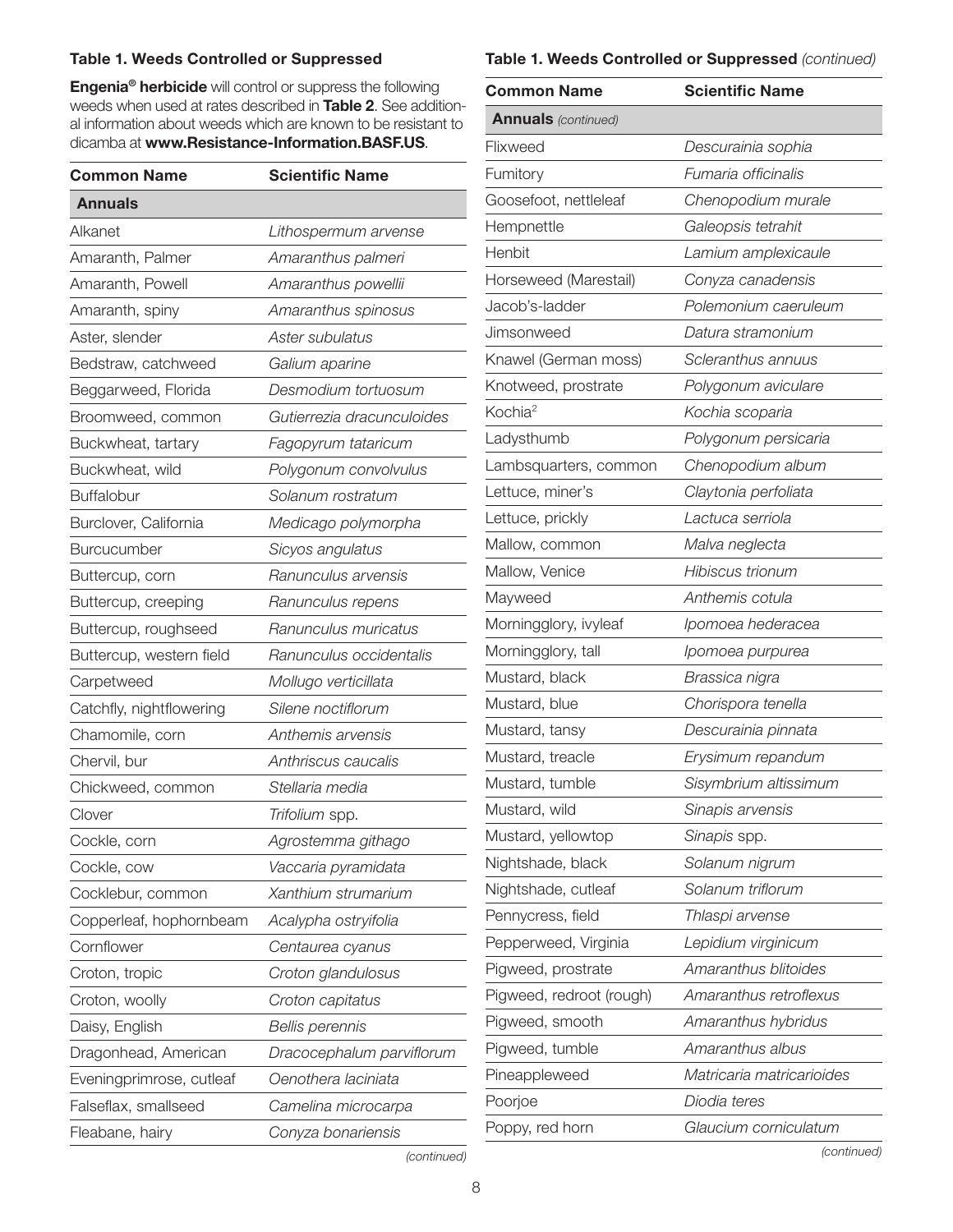#### Table 1. Weeds Controlled or Suppressed *(continued)*

# Table 1. Weeds Controlled or Suppressed *(continued)*

| <b>Common Name</b>         | <b>Scientific Name</b>     |
|----------------------------|----------------------------|
| <b>Annuals</b> (continued) |                            |
| Puncturevine               | <b>Tribulus terrestris</b> |
| Purslane, common           | Portulaca oleracea         |
| Pusley, Florida            | Richardia scabra           |
| Radish, wild               | Raphanus raphanistrum      |
| Ragweed, common            | Ambrosia artemisiifolia    |
| Ragweed, giant             | Ambrosia trifida           |
| Ragweed, lanceleaf         | Ambrosia bidentata         |
| Rocket, London             | Sisymbrium irio            |
| Rocket, yellow             | Barbarea vulgaris          |
| Rubberweed, bitter         | Hymenoxys odorata          |
| Salsify                    | Tragopogon porrifolius     |
| Senna, coffee              | Senna occidentalis         |
| Sesbania, hemp             | Sesbania exaltata          |
| Shepherd's purse           | Capsella bursa-pastoris    |
| Sicklepod                  | Cassia obtusifolia         |
| Sida, prickly (Teaweed)    | Sida spinosa               |
| Smartweed, green           | Polygonum scabrum          |
| Smartweed, Pennsylvania    | Polygonum pensylvanicum    |
| Sneezeweed, bitter         | Helenium amarum            |
| Sowthistle, annual         | Sonchus oleraceus          |
| Sowthistle, spiny          | Sonchus asper              |
| Spanish needles            | Bidens bipinnata           |
| Spikeweed, common          | Hemizonia pungens          |
| Spurge, prostrate          | Chamaesyce humistrata      |
| Spurry, corn               | Spergula arvensis          |
| Starbur, bristly           | Acanthospermum hispidum    |
| Starwort, little           | Stellaria graminea         |
| Sumpweed, rough            | Iva ciliata                |
| Sunflower, common (wild)   | Helianthus annuus          |
| Thistle, Russian           | Salsola iberica            |
| Velvetleaf                 | Abutilon theophrasti       |
| Waterhemp                  | Amaranthus tuberculatus    |
| Waterprimrose, winged      | Ludwigia decurrens         |
| Wormwood                   | Artemisia annua            |
| <b>Biennials</b>           |                            |
| Burdock, common            | Arctium minus              |
| Carrot, wild               | Daucus carota              |
| Cockle, white              | Melandrium album           |

| <b>Common Name</b>           | <b>Scientific Name</b>   |
|------------------------------|--------------------------|
| <b>Biennials</b> (continued) |                          |
| Eveningprimrose, common      | Oenothera biennis        |
| Geranium, Carolina           | Geranium carolinianum    |
| Gromwell                     | Lithospermum spp.        |
| Knapweed, diffuse            | Centaurea diffusa        |
| Knapweed, spotted            | Centaurea maculosa       |
| Mallow, dwarf                | Malva borealis           |
| Plantain, bracted            | Plantago aristata        |
| Ragwort, tansy               | Senecio jacobaea         |
| Starthistle, yellow          | Centaurea solstitialis   |
| Sweetclover                  | Melilotus spp.           |
| Teasel                       | Dipsacus sativus         |
| Thistle, bull                | Cirsium vulgare          |
| Thistle, musk                | Carduus nutans           |
| Thistle, plumeless           | Carduus acanthoides      |
| Thistle, variegated (milk)   | Silybum marianum         |
| Perennials <sup>1</sup>      |                          |
| Alfalfa                      | Medicago sativa          |
| Apple, tropical soda         | Solanum viarum           |
| Artichoke, Jerusalem         | Helianthus tuberosus     |
| Aster, spiny                 | Aster spinosus           |
| Aster, whiteheath            | Aster pilosus            |
| Bedstraw, smooth             | Gallium mollugo          |
| Bindweed, field              | Convolvulus arvensis     |
| Bindweed, hedge              | Calystegia sepium        |
| Blueweed, Texas              | Helianthus ciliaris      |
| Bursage, woollyleaf          | Ambrosia grayi           |
| Buttercup, tall              | Ranunculus acris         |
| Campion, bladder             | Silene vulgaris          |
| Chickweed, field             | Cerastium arvense        |
| Chickweed, mouseear          | Cerastium vulgatum       |
| Chicory                      | Cichorium intybus        |
| Clover, hop                  | Trifolium aureum         |
| Dandelion, common            | Taraxacum officinale     |
| Dock, broadleaf (Bitterdock) | Rumex obtusifolius       |
| Dock, curly                  | Rumex crispus            |
| Dogbane, hemp                | Apocynum cannabinum      |
| Dogfennel (Cypressweed)      | Eupatorium capillifolium |
| Fern, bracken                | Pteridium aquilinum      |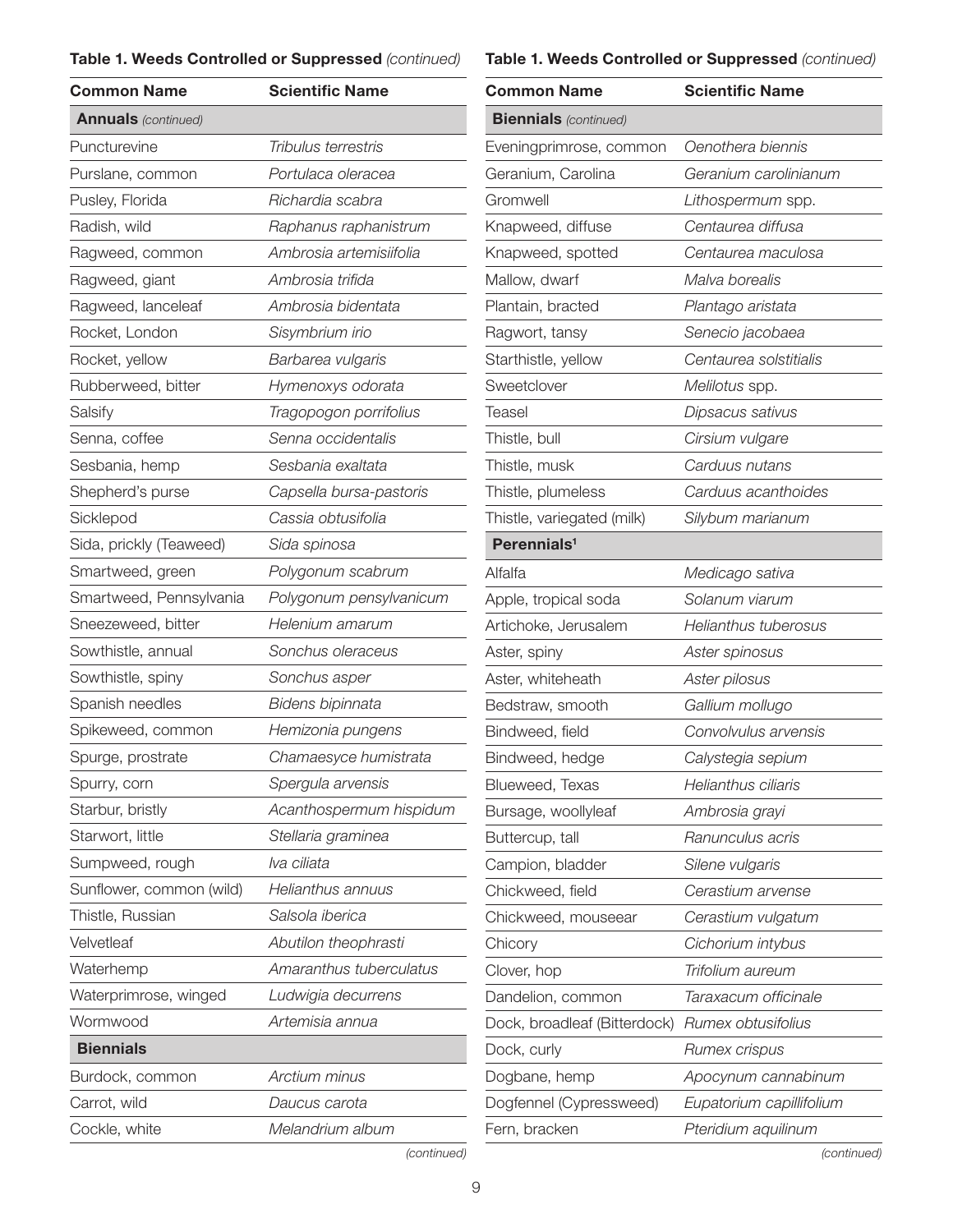#### Table 1. Weeds Controlled or Suppressed *(continued)*

| <b>Common Name</b>                  | <b>Scientific Name</b>    |
|-------------------------------------|---------------------------|
| Perennials <sup>1</sup> (continued) |                           |
| Garlic, wild                        | Allium vineale            |
| Goldenrod, Canada                   | Solidago canadensis       |
| Goldenrod, Missouri                 | Solidago missouriensis    |
| Goldenweed, common                  | Isocoma coronopifolia     |
| Hawkweed                            | Hieracium spp.            |
| Henbane, black                      | Hyoscyamus niger          |
| Horsenettle, Carolina               | Solanum carolinense       |
| Ironweed                            | Vernonia spp.             |
| Knapweed, black                     | Centaurea nigra           |
| Knapweed, Russian                   | Centaurea repens          |
| Lespedeza, sericea                  | Lespedeza cuneata         |
| Milkweed, climbing                  | Sarcostemma cyanchoides   |
| Milkweed, common                    | Asclepias syriaca         |
| Milkweed, honeyvine                 | Ampelamus albidus         |
| Milkweed, western whorled           | Asclepias subverticillata |
| Nettle, stinging                    | Urtica dioica             |
| Nightshade, silverleaf              | Solanum elaeagnifolium    |
| Onion, wild                         | Allium canadense          |
| Plantain, broadleaf                 | Plantago major            |
| Plantain, buckhorn                  | Plantago lanceolata       |
| Pokeweed                            | Phytolacca americana      |
| Ragweed, western                    | Ambrosia psilostachya     |
| Redvine                             | Brunnichia ovata          |
| Smartweed, swamp                    | Polygonum coccineum       |
| Snakeweed, broom                    | Gutierrezia sarothrae     |
| Sorrel, red (Sheep sorrel)          | Rumex acetosella          |
| Sowthistle, perennial               | Sonchus arvensis          |
| Spurge, leafy                       | Euphorbia esula           |
| Sundrop                             | Oenothera perennis        |
| Thistle, Canada                     | Cirsium arvense           |
| Thistle, Scotch                     | Onopordum acanthium       |
| Toadflax, Dalmatian                 | Linaria genistifolia      |
| Trumpetcreeper                      | Campsis radicans          |
| Vetch                               | Vicia spp.                |
| Waterhemlock, spotted               | Cicuta maculata           |
| Waterprimrose, creeping             | Ludwigia peploides        |
| Woodsorrel, creeping                | Oxalis corniculata        |
| Woodsorrel, yellow                  | Oxalis stricta            |

#### Table 1. Weeds Controlled or Suppressed *(continued)*

| <b>Common Name</b>                  | <b>Scientific Name</b>     |  |  |
|-------------------------------------|----------------------------|--|--|
| Perennials <sup>1</sup> (continued) |                            |  |  |
| Wormwood, Louisiana                 | Artemisia Iudoviciana      |  |  |
| Yankeeweed                          | Eupatorium compositifolium |  |  |
| Yarrow, common                      | Achillea millefolium       |  |  |
| <sup>1</sup> Suppression only.      |                            |  |  |

2 Except dicamba resistant.

## Product Stewardship Recommendations

- Apply **Engenia<sup>®</sup> herbicide** to weeds 4 inches or less in size for best performance.
- Apply Engenia at the labeled rate to minimize the likelihood of weed resistance occurring. See Crop-specific Information for labeled rates by crop.
- Use Engenia as part of a herbicide program that includes the use of residual herbicides and herbicides with alternate sites of action to reduce resistance selection pressure.

## Product Stewardship Requirements

- Select only approved nozzles that produce extremely coarse to ultra-coarse spray droplets. See www.engeniatankmix.com for the list of nozzles approved for use with this product.
- Use manufacturer's recommendation for boom height or 24 inches above the target pest/crop height, whichever is smaller.
- Identify areas of sensitive nontarget crops/plants and maintain proper setback distance from these areas (see Downwind Spray Buffer Areas and Sensitive Crops, Areas and Residential Areas sections for **Spray Buffer requirements).**

Sensitive crops in agricultural and/or residential settings can include, but are not limited to:

- non-DT soybeans
- cucumber and melons (EPA Crop Group 9)
- flowers
- fruit trees
- grapes
- ornamentals including greenhouse-grown and shade house-grown broadleaf plants
- peanuts
- peas and beans (EPA Crop Group 6)
- peppers, tomatoes, and other fruiting vegetables (EPA Crop Group 8)
- potato
	- sweet potato
	- tobacco
- Thoroughly clean spray equipment before and after application.

## Mode of Action

Dicamba, the active ingredient in **Engenia**, is a **Group 4** (WSSA) herbicide. Herbicides in this group mimic auxin (a plant hormone) resulting in a hormone imbalance in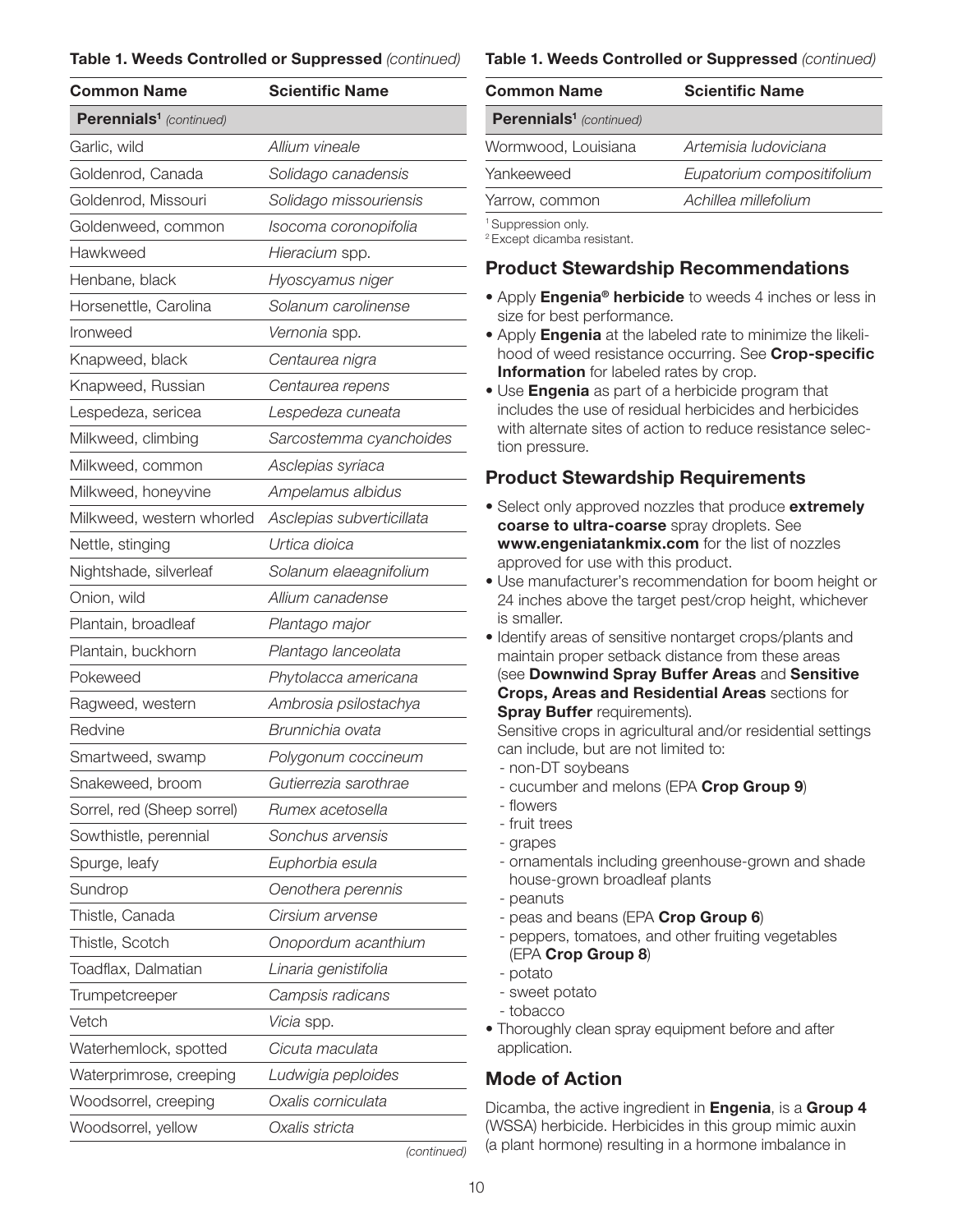sensitive plants that interferes with normal plant growth (e.g. cell division, cell enlargement, and protein synthesis). **Engenia<sup>®</sup> herbicide** is readily absorbed by leaves, roots, and shoots; translocates throughout the plant; and accumulates in areas of active growth to provide postemergence control of emerged weeds as well as moderate residual control of germinating weed seeds.

Any weed population may contain plants naturally resistant to Group 4 herbicides. Weeds resistant to Group 4 herbicides may be effectively managed using herbicide(s) from a different group and/or by using cultural or mechanical practices. Report any incidence of non-performance of this product against a particular weed species at

www.EngeniaQuestions.com. Consult your local BASF representative, state cooperative extension service, professional consultants, or other qualified authority to determine appropriate actions if you suspect resistant weeds. Additional information about weeds which are known to be resistant to dicamba can be found at

#### www.Resistance-Information.BASF.US.

#### Resistance Management

While weed resistance to Group 4 herbicides is infrequent, populations of resistant biotypes are known to exist. Resistance management should be part of a diversified weed control strategy that integrates multiple options including chemical, cultural, and mechanical (tillage) control tactics. Cultural control tactics include crop rotation, proper fertilizer placement, optimum seeding rate/row spacing, and timely tillage.

To aid in the prevention of developing weeds resistant to this product, the following steps should be followed where practical:

- Start clean with tillage or an effective burndown herbicide program.
- **DO NOT** rely on a single herbicide site of action for weed control during the growing season.
- Scout fields before application to ensure herbicides and rates will be appropriate for the weed species and weed sizes present.
- Apply full labeled rates of **Engenia** for the most difficultto-control weed in the field at the specified time (correct weed size) to minimize weed escapes. See Cropspecific Information for labeled rates by crop.
- Use of preemergence herbicides that provide soil residual control of broadleaf and grass weeds is recommended to reduce early season weed competition and allow for more timely in-crop postemergence herbicide applications.
- Avoid application of herbicides with the same site of action more than twice a season.
- Scout fields after application to detect weed escapes or shifts in weed species.
- Indicators of possible herbicide resistance include: (1) failure to control a weed species normally controlled by the herbicide at the dose applied, especially if control is achieved on adjacent weeds; (2) a spreading patch of non-controlled plants of a particular weed species; (3) surviving plants mixed with controlled individuals of the same species.
- Report any incidence of non-performance of this product against a particular weed species to your BASF retailer, representative or online at www.EngeniaQuestions.com.
- If resistance is suspected, treat weed escapes with a herbicide having a mode of action other than Group 4 and/or use non-chemical methods to remove escapes, as is practical, with the goal of preventing further seed production.
- For more information about weeds that are known to be resistant to dicamba go to

#### www.Resistance-Information.BASF.US.

Additionally, users should follow as many of the following herbicide resistance management practices as is practical:

- Use a broad spectrum soil-applied herbicide with other modes of action as a foundation in a weed control program.
- Utilize sequential applications of herbicides with alternative modes of action.
- Rotate the use of this product with non-Group 4 herbicides.
- Avoid making more than two applications of **Engenia** and any other Group 4 herbicides within a single growing season unless mixed with another mechanism of action with an overlapping spectrum for the difficult-to-control weeds.
- Incorporate non-chemical weed control practices, such as mechanical cultivation, crop rotation, cover crops and weed-free crop seeds, as part of an integrated weed control program.
- Thoroughly clean plant residues from equipment before and after leaving fields suspected to contain resistant weeds.
- Manage weeds in and around fields during and after harvest to reduce weed seed production.
- Contact the local agricultural extension service, BASF representative, ag retailer or crop consultant for further guidance on weed control practices as needed.

## Crop Tolerance

Crops growing under normal environmental conditions are tolerant to **Engenia** when applied according to label directions. Crop injury may occur under stressful growing conditions (e.g. low soil fertility, seedling disease, extreme hot or cold weather, excessive moisture, high soil pH, high soil salt concentration, drought).

## Application Instructions

Apply **Engenia** by ground to actively growing weeds as a band or broadcast spray application for postemergence control of emerged weeds as well as moderate residual control of germinating weed seeds.

Make postemergence applications of **Engenia** when broadleaf weeds are small and actively growing. An adjuvant is recommended with **Engenia** for best postemergence activity; refer to Tank Mixing Information section and Crop-specific Information sections for details. Postemergence activity may be slowed or reduced under cloudy and/ or foggy or cooler weather conditions, or when weeds are growing under drought or other stress conditions. When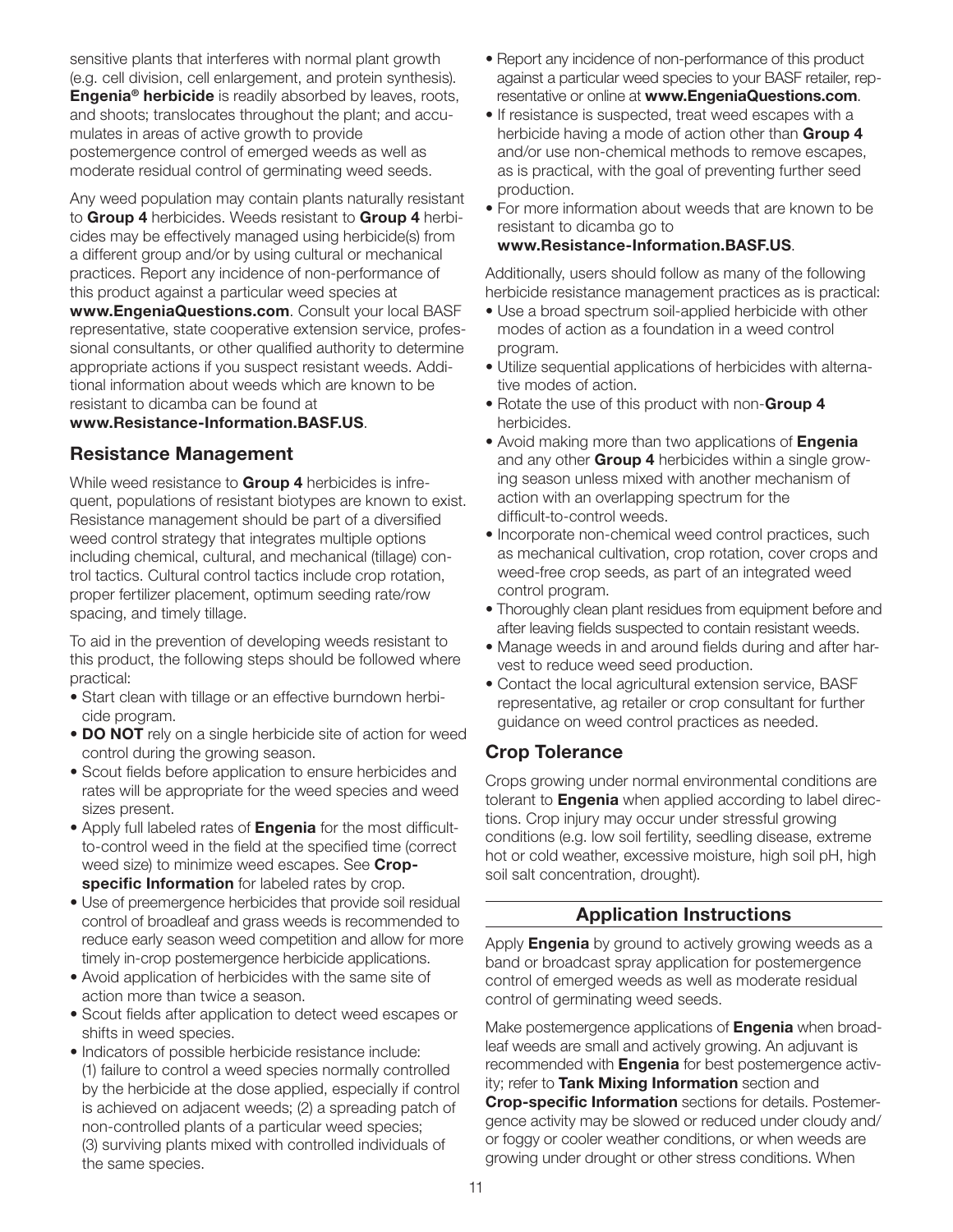targeting dense weed populations and/or larger broadleaf weeds, use higher spray volumes and a higher application rate within an application rate range.

Cultivation should be delayed until 7 days after applying **Engenia<sup>®</sup> herbicide** or a reduction in weed control may occur.

Use extreme care when applying **Engenia** to prevent injury to desirable plants. **Engenia** may cause injury to desirable sensitive plants when contacting their roots, stems, or foliage.

## Application Rates

Always read and follow crop-specific use directions.

#### Table 2. Application Rate to Control or Suppress Target Weed by Weed Type and Growth Stage

| <b>Weed Type and Growth Stage</b>                                                      | Rate/Acre <sup>2</sup><br>(fl ozs) |  |  |
|----------------------------------------------------------------------------------------|------------------------------------|--|--|
| Annual                                                                                 |                                    |  |  |
| Small, actively growing<br>(less than 4-inches tall)                                   | 12.8                               |  |  |
| Small, actively growing<br>(less than 4-inches tall)<br>plus moderate residual control | 12.8                               |  |  |
| <b>Biennial</b>                                                                        |                                    |  |  |
| Rosette diameter 1 to 3 inches                                                         | 12.8                               |  |  |
| Rosette diameter more than 3 inches                                                    | 12.8                               |  |  |
| Perennial <sup>1</sup>                                                                 |                                    |  |  |
| Top growth suppression                                                                 | 12.8                               |  |  |
| Top growth control and root suppression                                                | 12.8                               |  |  |
| <sup>1</sup> Engenia will suppress the top growth of herbaceous perennials and         |                                    |  |  |

can be combined with other approved herbicides to improve control. <sup>2</sup> DO NOT broadcast-apply more than 12.8 fl ozs/A per application. Retreatment or tank mixes may be necessary for best control of some weeds. However, sequential applications must not exceed a maximum cumulative total of 51.2 fl ozs/A of **Engenia** (2 lbs dicamba ae/A) per year.

## Application Methods and Equipment

Apply **Engenia** by ground. Thorough spray coverage is important for best broadleaf weed control and can be improved with adjuvant, nozzle, and spray volume selection.

Calibrate application equipment for accurate target spray volume and application rate to ensure uniform distribution of spray and to avoid spray drift to nontarget areas. Adjust equipment to maintain continuous agitation during spraying with good mechanical or bypass agitation. Avoid overlaps that will increase rates above the labeled use rates.

**Engenia** may be applied using water; consult cropspecific information sections of this label for other spray carrier options.

## Ground Application

## Banding Applications

When applying **Engenia** by banding, use the following formula to calculate the amount of herbicide and water volume needed:

| Bandwidth in inches | <b>Broadcast</b> | Banding herbicide |
|---------------------|------------------|-------------------|
| Row width in inches | rate per acre    | rate per acre     |
|                     |                  |                   |
| Bandwidth in inches | <b>Broadcast</b> | Banding water     |
| Row width in inches | volume per acre  | volume per acre   |

## Broadcast Applications

Use a spray volume of 15 gallons of water or more per treated acre. Thorough coverage of existing vegetation is essential for postemergence applications; higher spray volumes may be necessary for optimum performance.

## Spray System Equipment Clean-out

The applicator must ensure that the spray system used to apply **Engenia** is clean before application. Small amounts of residual ammonium sulfate (AMS) that may remain in the sprayer from uses other than dicamba applications in DT crops can increase the volatility potential of **Engenia**. Severe crop injury may occur if any **Engenia** remains in the spray equipment following application and is subsequently applied to sensitive crops. After using **Engenia**, clean all mixing and spray equipment (including tanks, pumps, lines, filters, screens, and nozzles) with a strong detergent based sprayer cleaner. Dispose of rinsate in compliance with local, state, and federal guidelines.

- 1. After spraying, drain the sprayer (including boom and lines). Avoid allowing the spray solution to remain in the spray boom lines overnight or for extended periods of time.
- 2. Flush tank, hoses, boom, and nozzles with clean water. Open boom ends and flush if so equipped.
- 3. Inspect and clean all strainers, screens, and filters.
- 4. Use commercial sprayer cleaner containing strong detergents according to the manufacturer's directions.
- 5. Wash all parts of the tank, including the inside top surface. Start agitation in the sprayer and thoroughly recirculate the cleaning solution for at least 15 minutes. All visible deposits must be removed from the spraying system.
- 6. Flush hoses, spray lines, and nozzles with the cleaning solution for at least 1 minute. Remove nozzles, screens, and strainers, and clean separately in the cleaning solution after completing the above procedure.
- 7. Drain pump, filter, and lines.
- 8. Triple rinse the complete spraying system with clean water.
- 9. Clean and rinse the exterior of the sprayer.
- 10. Appropriately dispose of all rinsate in compliance with local, state, and federal requirements.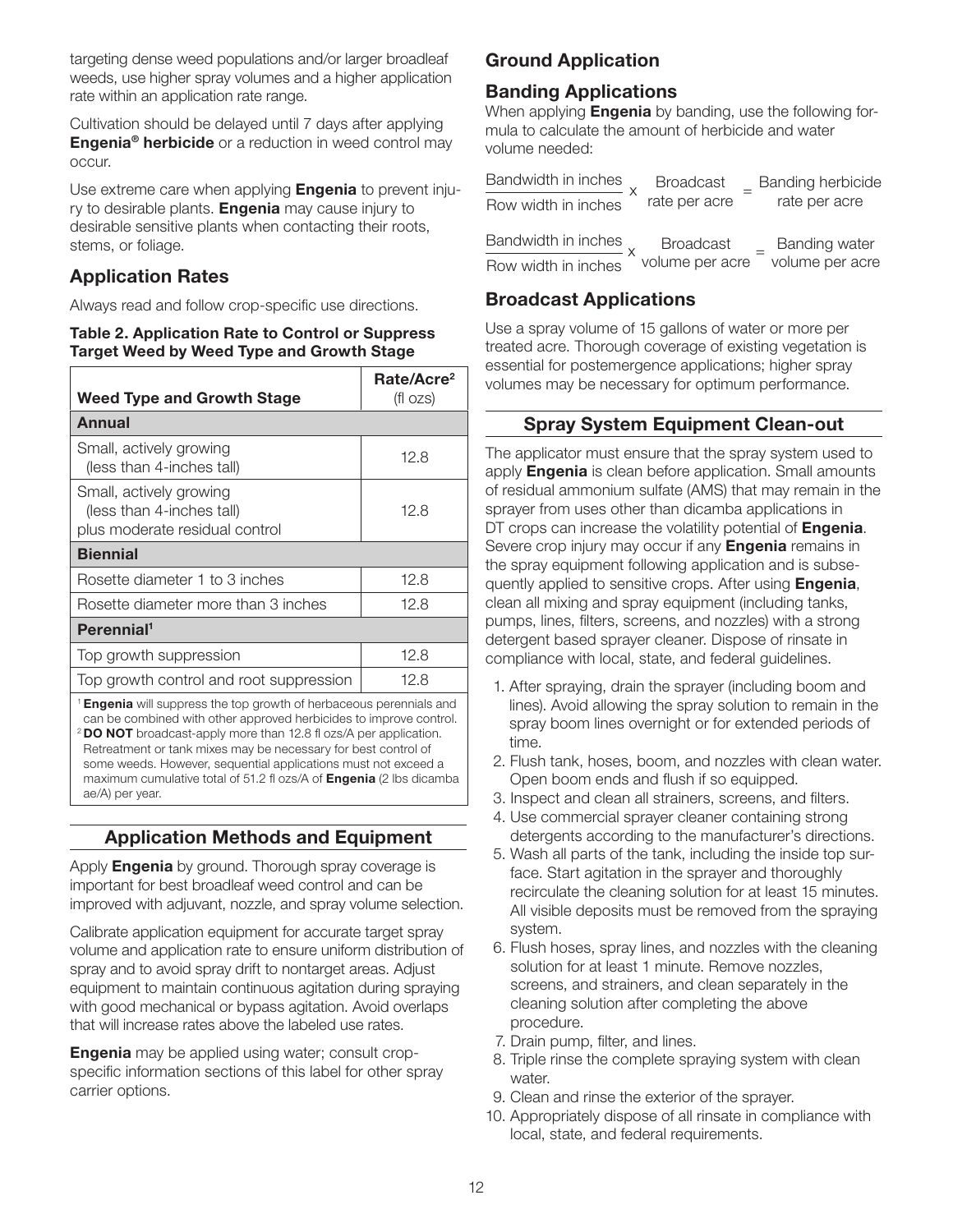## Spray Drift Management

Avoiding spray drift at the application site is the responsibility of the applicator. The spray system and weather-related factors determine the potential for spray drift. The applicator is responsible for considering these factors when making application decisions to avoid spray drift onto nontarget areas.

Applicators must follow application requirements to avoid spray drift hazards, including those found in this labeling and applicable state and local regulations and ordinances. Where states have more stringent regulations, they must be observed.

All application equipment must be properly maintained and calibrated using appropriate carriers.

**DO NOT** allow herbicide solution to drip, physically drift, or splash onto desirable vegetation because injury to desirable broadleaf plants could result. The following physical spray drift management requirements must be followed.

## Controlling Droplets

Drift potential may be reduced by applying large droplets that provide sufficient coverage and control. Applying larger droplets can reduce drift potential, but will not prevent drift if the application is made improperly, or under unfavorable environmental conditions (see the Temperature Inversions and the Wind Speed and Direction Requirements sections).

- Nozzle Type Use only approved nozzles when applying **Engenia<sup>®</sup> herbicide**. To find a list of approved nozzles visit www.engeniatankmix.com no more than seven days prior to applying **Engenia**.
- Pressure DO NOT exceed the nozzle manufacturer's specified pressures or maximum pressures as listed for specific nozzles on www.engeniatankmix.com. For many nozzle types, lower pressure produces larger droplets. When higher flow rates are needed, use higher flow rate (large orifice) nozzles instead of increasing pressure. Ensure sprayer rate controller hardware (if so equipped) does not allow pressure increases above the desired range.
- Spray Volume Apply this product in a minimum of 15 gallons of spray solution per acre. Use a higher spray volume when treating dense vegetation. Higher spray volumes may also allow the use of larger nozzle orifices (sizes) which produce coarser spray droplets.
- Equipment Ground Speed Select a ground speed that will deliver the desired spray volume while maintaining the desired spray pressure, but **DO NOT** exceed a ground speed of 15 miles per hour. Slower speeds generally result in better spray coverage and deposition on the target area. It is recommended that ground speed be reduced to 5 miles per hour when making applications to the edge of the treatment area.
- Spray Boom Height Use manufacturer's recommendation for boom height or 24 inches above the target pest/ crop height, whichever is smaller. Automated boom height controllers are recommended with large booms to better

maintain optimum nozzle to canopy height. Excessive boom height will increase the potential for spray drift.

• Hooded Spray Booms - Hooded spray booms are another tool that can be used to minimize spray drift potential. **Engenia** may be applied using a hooded spray boom in combination with approved nozzles; however, the applicator must ensure the configuration is compatible with equipment used. See Hooded Spray Boom section at www.engeniatankmix.com for additional options for using an approved hooded spray boom with **Engenia.** When using an approved hooded spray boom, listed on the www.engeniatankmix.com website, the required down wind spray buffer distance in DT soybeans may be reduced to 110 feet.

#### Temperature Inversions

- DO NOT apply Engenia when temperature inversions exist at the field level.
- Apply only during the following period: DO NOT make applications at night. Applications are only permitted beginning one hour after sunrise, and ending two hours before sunset.

Temperature inversions increase drift potential by reducing atmospheric mixing and dispersion of any suspended spray mixture. Suspended spray residues can move in unpredictable directions because of the light, variable winds common during inversions. Temperature inversions are characterized by increasing temperatures with altitude and are common on nights with limited cloud cover and light-to-no wind.

Inversions begin to form as the sun sets and often continue into the morning before surface warming. Their presence can be indicated by ground fog, smoke not rising, dust hanging over a road, or presence of dew or frost. Smoke that layers and moves laterally (under low wind conditions) indicates an inversion, while smoke that moves upward and rapidly dissipates indicates good vertical air mixing. Inversion conditions typically dissipate with increased winds (above 3 MPH) or when surface air begins to warm (3° F from morning low).

## Downwind Spray Buffer Areas

Apply **Engenia** only when there is low potential for drift to sensitive areas (see **Definitions**). Only apply when the wind is blowing away from adjacent sensitive areas.

**Spray Buffer Requirement: Applicator must always** maintain a 240 foot buffer when applying this product from the downwind outer edges of the field (see **Hooded** Spray Booms section).

#### To maintain the required buffer zone:

- No application swath containing **Engenia** can be initiated in, or into an area that is within the applicable buffer distance.
- Nonsensitive Crops and Areas (see Definitions) May be included in the buffer distance determination when within 240 feet of field edges (see Hooded Spray Booms section).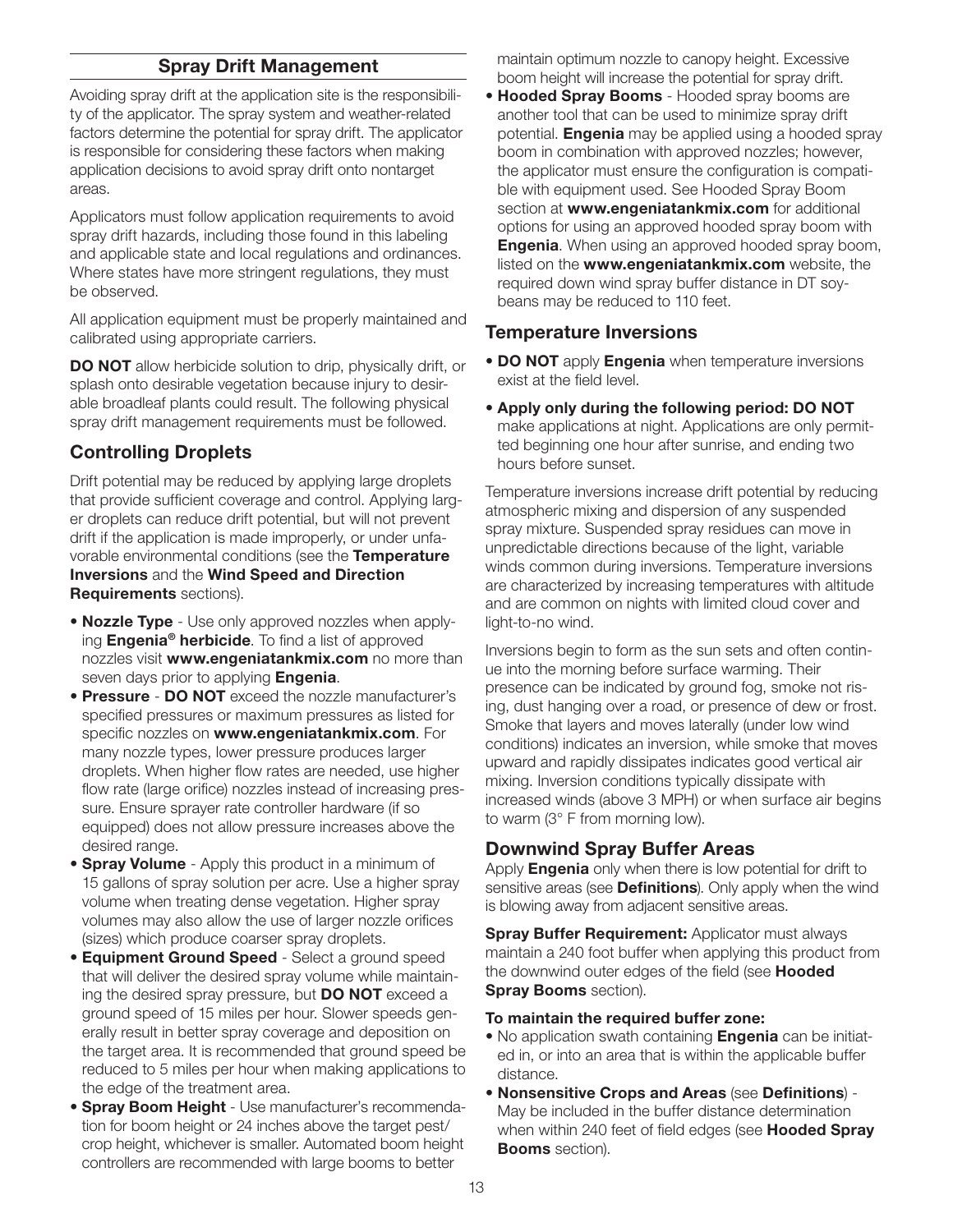## Sensitive Crops, Areas and Residential Areas

- DO NOT apply under circumstances where spray drift may occur to food, forage, or other plantings that might be damaged or the crops thereof rendered unfit for sale, use or consumption.
- During application and sprayer clean-out, DO NOT allow contact of herbicide with foliage, green stems, exposed non-woody roots of crops, and desirable plants.

#### • Downwind and Shifting Winds

- **DO NOT** apply when wind is blowing in the direction of adjacent sensitive crops or residential areas.
- The applicator also must be aware that **WIND DIRECTION** may vary during the application. If wind direction shifts such that the wind is blowing toward adjacent sensitive crops or residential areas, **STOP** the application.

**Survey the area before spraying: Small amounts of** spray drift that may not be visible may injure sensitive broadleaf plants. Before making an application, the applicator must survey the application site for adjacent sensitive crops and residential areas. The applicator must consult sensitive crop registries where available. Refer to **Sensitive Crops Awareness** section for record keeping requirements within the RESTRICTED USE PESTICIDE RECORD KEEPING REQUIREMENTS section.

#### AVOIDING SPRAY DRIFT AT THE APPLICATION SITE IS THE RESPONSIBILITY OF THE APPLICATOR.

The interaction of equipment and weather related factors must be monitored to maximize performance and ontarget spray deposition. The applicator is responsible for considering all of these factors when making a spray decision. The applicator is responsible for compliance with state and local pesticide drift regulations.

## **Definitions**

- **Sensitive Areas** Bodies of water and nonresidential, uncultivated areas that may harbor sensitive plant species.
- Sensitive Crops and Residential Areas Food, forage, or other plantings grown for sale, use or consumption. Sensitive crops/plants also can be present in nonagricultural settings, such as residential areas. Examples include, but are not limited to:
	- non-DT soybeans
- cucumber and melons (EPA Crop Group 9)
- flowers
- fruit trees
- grapes
- ornamentals including greenhouse-grown and shade house-grown broadleaf plants
- peanuts
- peas and beans (EPA Crop Group 6)
- peppers, tomatoes, and other fruiting vegetables (EPA Crop Group 8)
- potato
- sweet potato
- tobacco

Plant injury could occur if contact between this product and these crops/plants occurs. See www.driftwatch.org or other sensitive crop registry websites for more information on possible sensitive sites near your application location.

#### • Nonsensitive Crops and Areas

- 1. Roads, paved or gravel surfaces, adjacent to the field.
- 2. Mowed grassy areas adjacent to the field.
- 3. Agricultural fields that have been prepared for planting.
- 4. Areas of bare ground from recent plowing or grading that are contiguous with the treated field.
- 5. Planted agricultural fields containing asparagus, corn, DT cotton, DT soybeans, sorghum, proso millet, small grains, sugarcane and other crops approved for postemergence dicamba use. If the applicator intends to include such crops as dicamba tolerant cotton and/or dicamba tolerant soybeans in the buffer distance calculation, the applicator must confirm the crops are in fact dicamba tolerant.
- 6. Areas covered by the footprint of a building, shade house, silo, feed crib, or other man-made structure with walls and or roof.

Additional restrictions for the protection of specific sensitive areas may be required when making applications to DT cotton and DT soybeans. Use of this product in a manner inconsistent with the label may pose a hazard to endangered or threatened species. When using this product, you must follow the measures contained in the Endangered Species Protection Bulletin for the area in which you are applying the product. To obtain Bulletins, no more than six months before using this product, consult http://www.epa.gov/espp/ or call 1-844-447-3813. You must use the Bulletin valid for the month in which you will apply the product. Please Note: Additional endangered or threatened species obligations are listed under Endangered Species on this label. See Crop-specific Information – Dicamba-tolerant (DT) Crops section for more details regarding protection of endangered species.

## Wind Speed and Direction Requirements

- Wind Speed 3 to 10 mph
- Wind Direction Local terrain can influence wind patterns. Every applicator must be familiar with local wind patterns and how they affect drift.

## Tank Mixing Information

**Engenia<sup>®</sup> herbicide** may only be tank mixed with products that have been tested and found by the EPA not to have an unreasonable adverse effect on the spray drift properties of **Engenia**. A list of those EPA approved products may be found at www.engeniatankmix.com. DO NOT tank mix any product with Engenia unless:

1. You check the list of EPA approved products for use with **Engenia at www.engeniatankmix.com** no more than 7 days before applying **Engenia**; and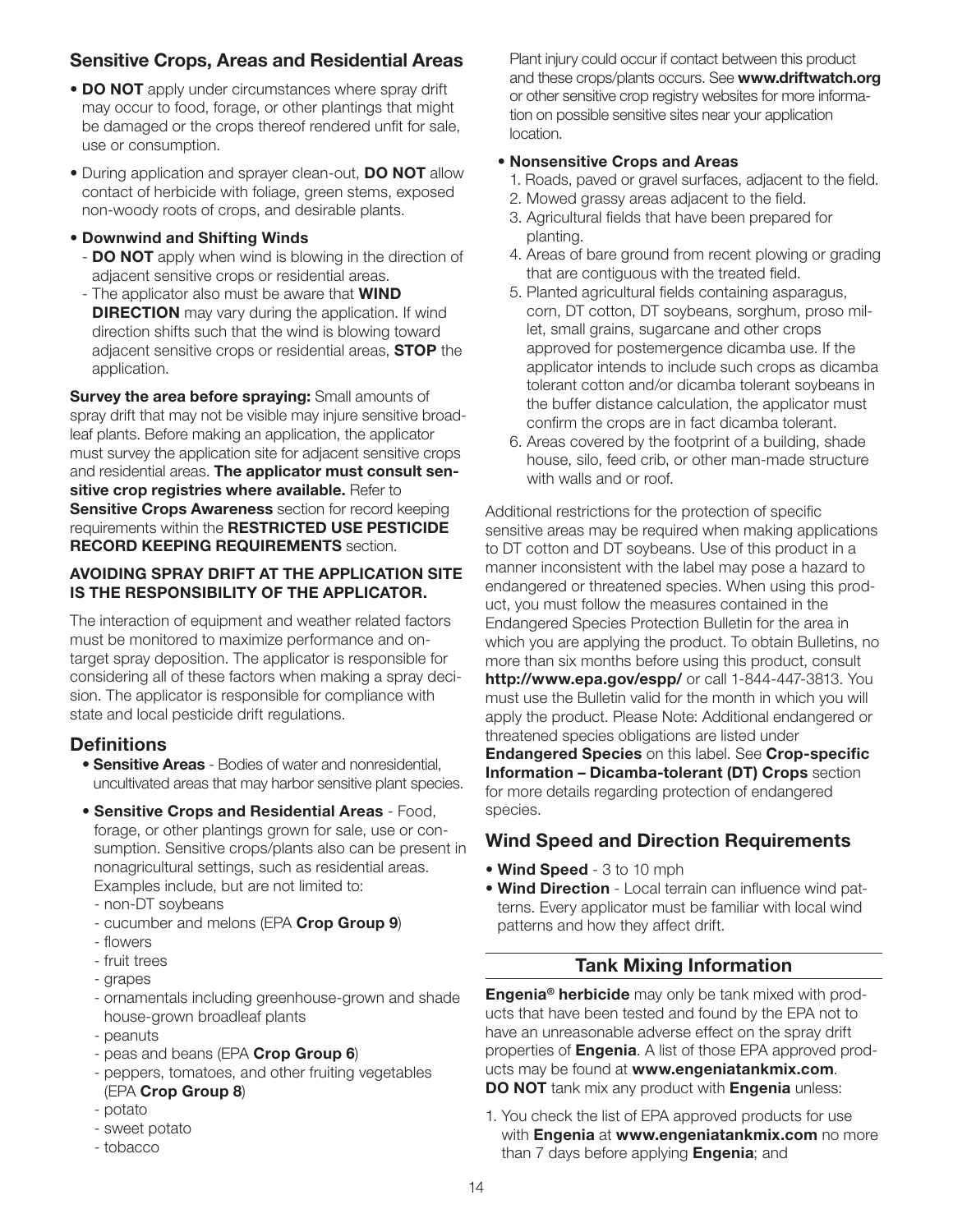- 2. The intended product tank mix with **Engenia<sup>®</sup>** herbicide is identified on that list of tested and approved products; and
- 3. The intended product to be tank mixed with **Engenia** is not prohibited on this label.
- 4. Mandatory Use of an approved pH buffering adjuvant product and minimum use rate, such as Sentris<sup>™</sup> **Buffering Technology** is required. A list of EPA approved pH buffering adjuvants and required minimum use rates may be found at www.engeniatankmix.com.
- 5. Some COC, HSOC and MSO adjuvants may cause a temporary crop response.
- 6. DO NOT tank mix products containing ammonium salts such as ammonium sulfate and urea ammonium nitrate (UAN) unless specifically approved for use with **Engenia** at www.engeniatankmix.com.
- 7. Hard water does not usually affect the activity of **Engenia**. Use of an approved conditioning agent should be considered when hard water (i.e. total calcium, magnesium, and iron content above 500 ppm) is used as a spray carrier.
- 8. Drift reduction adjuvants listed on the website above can minimize the percentage of driftable fines. However, the applicator must check with the DRA manufacturer to determine if the approved DRA will work effectively with the spray nozzle, the spray pressure, and the desired spray solution.

For an up to date and complete list of approved tank mix options with Engenia, visit www.engeniatankmix.com.

It is the pesticide user's responsibility to ensure that all products are registered for the intended use. Read and follow the applicable restrictions and limitations and directions for use on all product labels involved in tank mixing. Users must follow the most restrictive directions for use and precautionary statements of each product in the tank mixture.

Mixing **Engenia** with postemergence grass (graminicide) herbicides may reduce the effectiveness of those products. Follow graminicide label when mixing with **Engenia** to ensure optimum weed control. Physical incompatibility, reduced weed control, or crop injury may result from mixing **Engenia** with other pesticides, additives, nutritionals, etc.

Adjuvants. BASF recommends the use of quality adjuvants with Engenia such as Astonish™, Class Act<sup>®</sup> Ridion®, Grounded®, Iconic®, Jackhammer™ Elite, R-11<sup>®</sup>, Strike Force<sup>®</sup>, and Verifact.

## Compatibility Test for Mix Components

Before mixing components, always perform a compatibility jar test.

- 1. For 20 gallons per acre spray volume, use 3.3 cups (800 mL) of water. For other spray volumes, adjust rates accordingly. Only use water from the intended source at the source temperature.
- 2. Add components in the sequence indicated in the following **Mixing Order** instructions using 2 teaspoons for each pound or 1 teaspoon for each pint of labeled use rate per acre.
- 3. Cap the jar and invert 10 cycles between component additions.
- 4. When the components have all been added to the jar, let the solution stand for 15 minutes.
- 5. Evaluate the solution for uniformity and stability. The spray solution should not have free oil on the surface; fine particles that precipitate to the bottom; or thick (clabbered) texture. If the spray solution is not compatible, repeat the compatibility test with the addition of a suitable compatibility agent. If the solution is then compatible, use the compatibility agent as directed on its label. If the solution is still incompatible, **DO NOT** mix the ingredients in the same tank.

## Mixing Order

Make sure each component is thoroughly mixed and suspended before adding tank mix partners. Except when mixing products in PVA bags, maintain constant agitation during mixing and application.

- 1. Water Begin by agitating a thoroughly clean sprayer tank 1/2 to 3/4 full of clean water.
- 2. **Inductor** If an inductor is used, rinse it thoroughly after each component has been added.
- 3. Products in PVA bags Place any product contained in water-soluble PVA bags into the mixing tank. Wait until all water-soluble PVA bags have fully dissolved and the product is evenly mixed in the spray tank before continuing.
- 4. Water-soluble products and additives (Engenia, Sentris)
- 5. Water-dispersible products (such as dry flowables, wettable powders, suspension concentrates, or suspo-emulsions)
- 6. Emulsifiable concentrates (including NIS and oil concentrate)
- 7. Remaining quantity of water

Maintain continuous and constant agitation throughout mixing and application until spraying is completed. If the spray mixture is allowed to settle for any period of time, thorough agitation is essential to resuspend the mixture before spraying is resumed. Continue agitation while spraying.

## Use Precautions

- **Stress** Application to crops under stress because of lack of moisture, hail damage, flooding, herbicide injury, mechanical injury, or widely fluctuating temperatures may result in crop injury.
- Use caution when tank mixing **Engenia** with approved emulsifiable concentrates (EC) or oil-based products that may increase the potential for crop injury.
- Rainfast Period Engenia is rainfast 4 hours after application and weed control performance should not be reduced if unexpected rain or unintended irrigation occurs within 4 hours after application. DO NOT apply **Engenia** if rain is expected within 48 hours after application.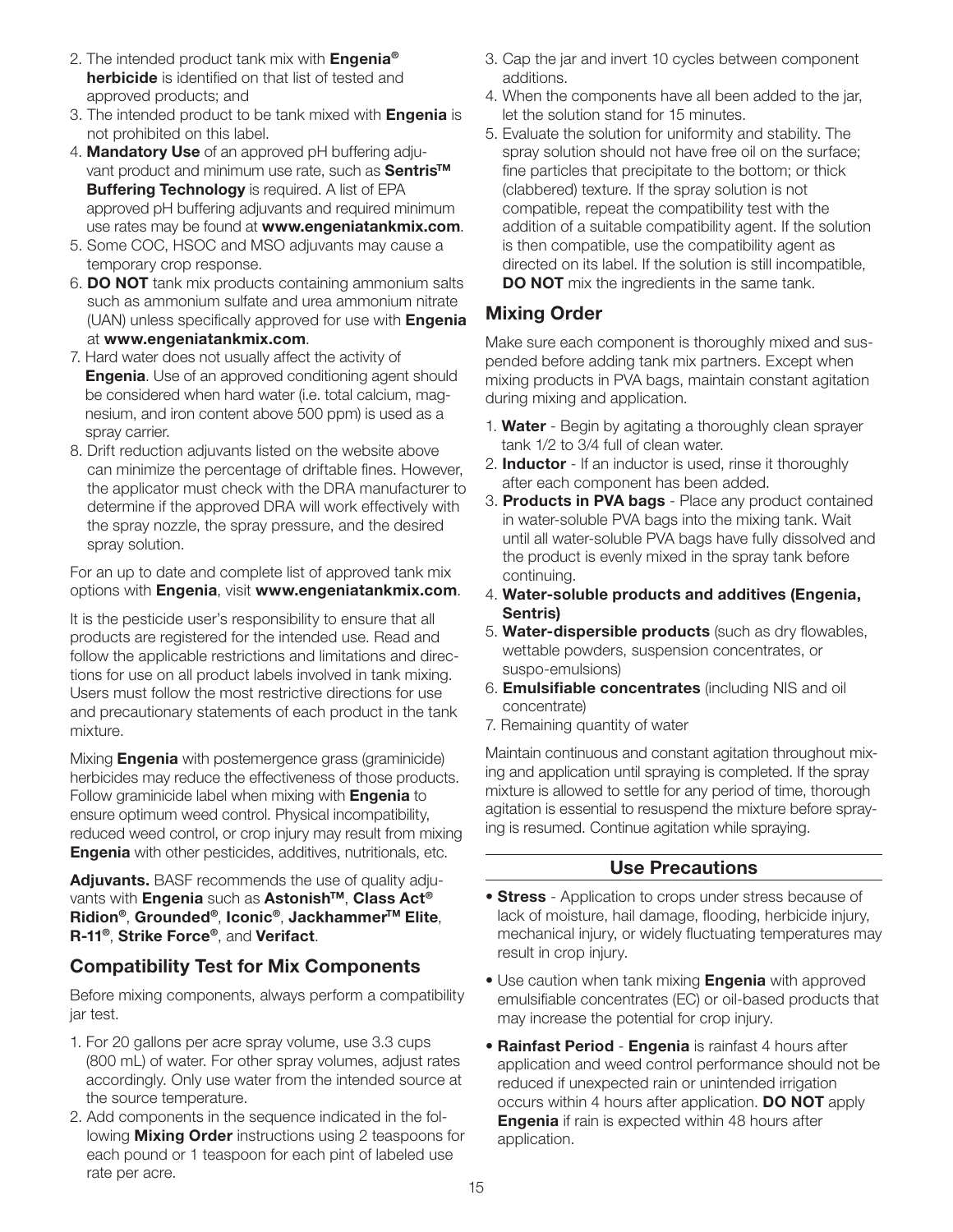#### Use Restrictions

#### Applicator MUST ALSO follow restrictions under Crop-specific Information section(s).

- DO NOT apply more than 12.8 fl ozs/A (0.5 lb dicamba ae/A) per application. **DO NOT** apply more than 25.6 fl ozs/A (1.0 lb dicamba ae/A) preplant and preemergence and 25.6 fl ozs/A (1.0 lb dicamba ae/A) postemergence. **DO NOT** apply more than a total of 51.2 fl ozs/A (2.0 lbs dicamba ae/A) in all applications combined per year.
- DO NOT apply this product aerially.
- DO NOT apply Engenia<sup>®</sup> herbicide with ammoniumcontaining additives, conditioners, or fertilizers (e.g. AMS, UAN). Small quantities of AMS can greatly increase the volatility potential of dicamba.
- DO NOT apply Engenia if expected rainfall amount may exceed soil field capacity and result in soil runoff in the next 48 hours.
- DO NOT apply Engenia if wind speed is less than 3 mph or greater than 10 mph.
- DO NOT apply Engenia at night. DO NOT apply earlier than one hour after sunrise or later than two hours before sunset.
- DO NOT contaminate irrigation ditches or water used for domestic purposes.
- DO NOT apply Engenia through any type of irrigation system (e.g. chemigation).
- DO NOT tank mix **Engenia** with any product not found in the approved list at www.engeniatankmix.com.
- In DT cotton, DO NOT apply Engenia later than July 30.
- In DT soybeans, DO NOT apply Engenia later than June 30.
- DO NOT apply DT cotton harvest aid application of **Engenia** within 7 days of harvest.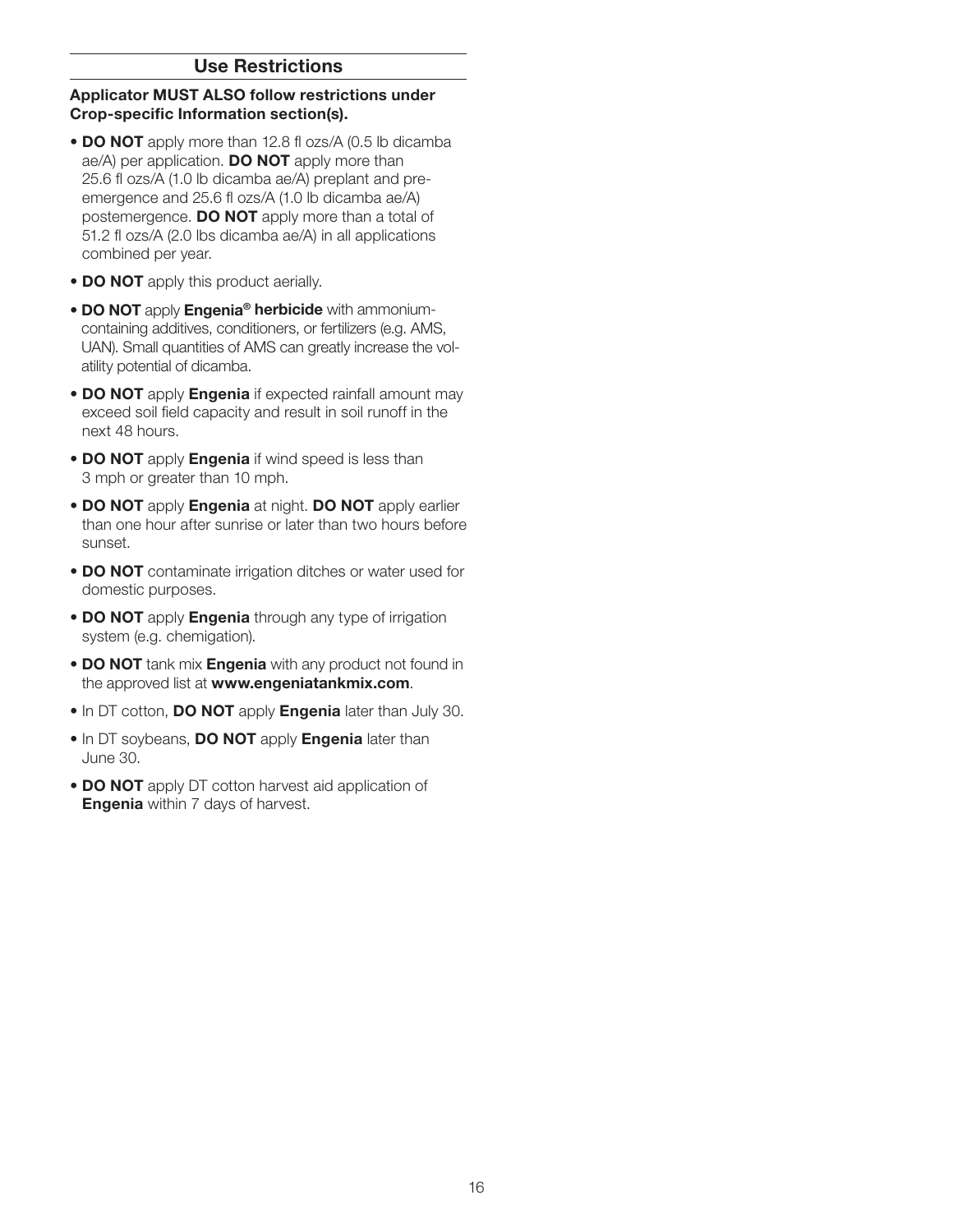## Crop Rotation Restrictions

Use the following information to determine the required interval between Engenia® herbicide application and rotational crop planting as well as replanting after crop failure because of environmental factors such as drought, frost, or hail. Determine the rotational crop interval for tank mix products and use the most restrictive interval of all products applied.

|  | <b>Table 3. Crop Rotation Restrictions by Application Rate</b> |  |  |
|--|----------------------------------------------------------------|--|--|
|  |                                                                |  |  |

|                                                                  | <b>Engenia</b><br>$(fI \, ozs/A)$                                 |          |          |
|------------------------------------------------------------------|-------------------------------------------------------------------|----------|----------|
| Crop                                                             | $\leq 6.4$                                                        | 9.6      | 12.8     |
|                                                                  | Rotational Crop Interval <sup>1</sup><br>(days after application) |          |          |
| Corn                                                             | $\overline{0}$                                                    | $\Omega$ | 0        |
| Cotton, non-DT <sup>2</sup>                                      | $21^{+}$                                                          | 28       | 42       |
| Cotton, DT                                                       | $\overline{0}$                                                    | $\Omega$ | $\Omega$ |
| Sorghum                                                          | 14                                                                | 21       | 28       |
| Soybean, non-DT <sup>2</sup>                                     | 14                                                                | 21       | 28       |
| Soybean, DT                                                      | $\overline{0}$                                                    | $\Omega$ | O        |
| Grasses <sup>3</sup><br>30 inches or more annual precipitation   | 14                                                                | 21       | 28       |
| Grasses <sup>3</sup><br>less than 30-inches annual precipitation | 21                                                                | 28       | 42       |
| All other crops                                                  | 120                                                               | 120      | 120      |

<sup>1</sup> DO NOT include time when the soil is frozen and days before receiving any required rainfall or overhead irrigation.

<sup>2</sup> Following application of Engenia and a minimum accumulation of 1 inch of rainfall or overhead irrigation, observe the indicated waiting interval. <sup>3</sup> Includes barley, oats, wheat, and other grass crops. Small grains may be planted with no waiting interval following **Engenia** applied at 3.2 fl ozs/A. † Missouri and Tennessee Only. Following application of Engenia, wait until an accumulation of 1 inch of rainfall or irrigation followed by an interval of 14 days per 6.4 fl ozs/A or less before planting cotton. This interval must be observed before planting cotton or severe crop injury may occur.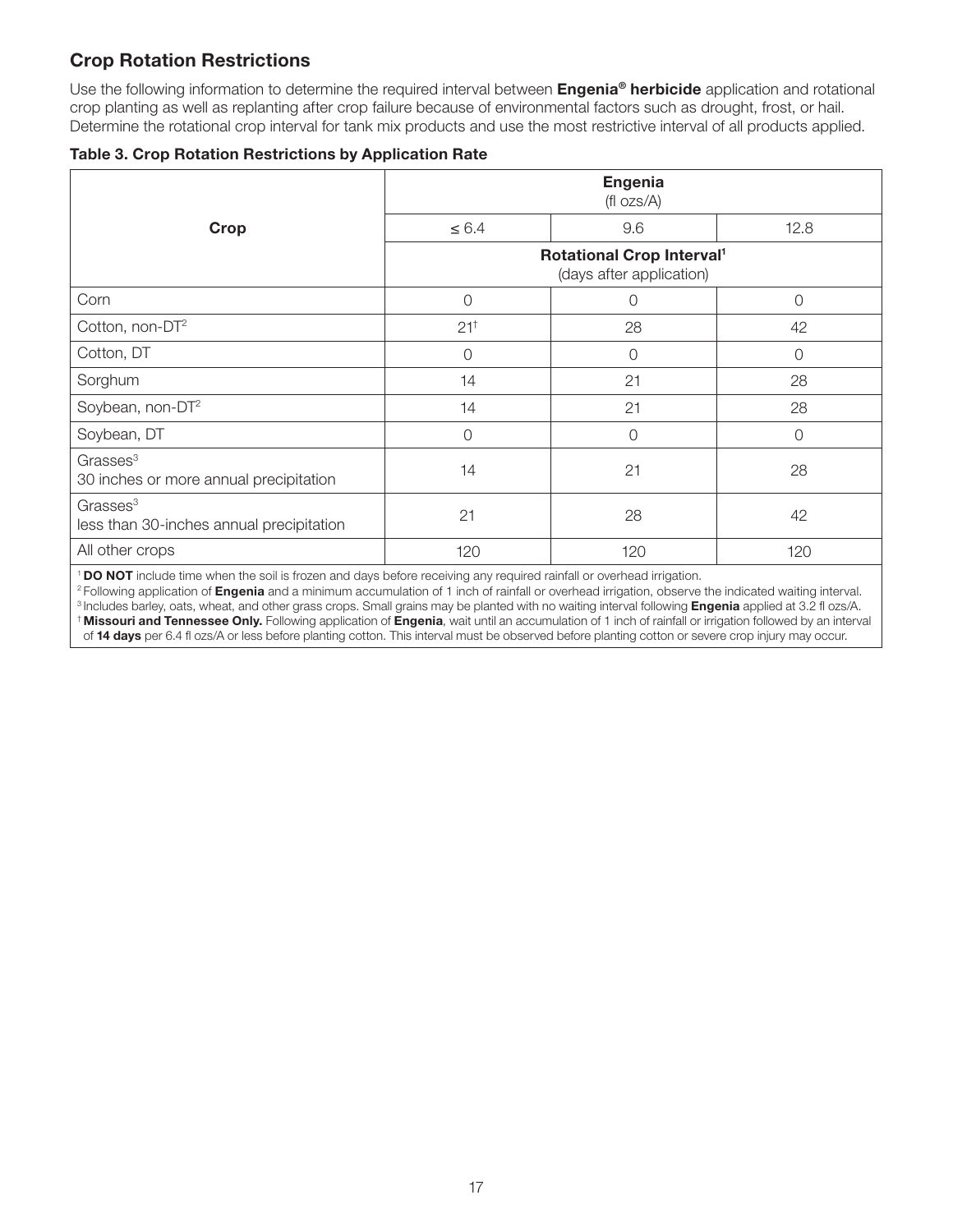## Crop-specific Information – Dicamba-tolerant (DT) Crops

#### Dicamba-tolerant (DT) Crops

**Engenia<sup>®</sup> herbicide** is EPA approved for use in DT crops in the following states:

Alabama, Arizona, Arkansas, Colorado, Delaware, Florida (excluding Palm Beach County), Georgia, Illinois, Indiana, Iowa, Kansas, Kentucky, Louisiana, Maryland, Michigan, Minnesota, Mississippi, Missouri, Nebraska, New Jersey, New Mexico, New York, North Carolina, North Dakota, Ohio, Oklahoma, Pennsylvania, South Carolina, South Dakota, Tennessee (excluding Wilson County), Texas, Virginia, West Virginia, Wisconsin.

Within the above listed states, **Engenia** is subject to area-specific restrictions as required by

http://www.epa.gov/espp/ that must be consulted prior to making an **Engenia** application in DT cotton and DT soybeans. Prior to making an **Engenia** application in DT cotton or DT soybeans, an applicator must visit http://www.epa.gov/espp/ to determine if there are any additional restrictions on **Engenia** use within the area to be sprayed. Nonsensitive areas defined below may be included as part of the required buffer distance.

**Nonsensitive areas** - The following areas may be included in the buffer distance calculation when directly adjacent to the treated field edges:

- 1. Roads, paved or gravel surfaces, adjacent to the field.
- 2. Mowed grassy areas adjacent to the field.
- 3. Planted agricultural fields containing: corn, dicamba tolerant cotton, dicamba tolerant soybean, sorghum, proso millet, small grains, sugarcane and other crops approved for postemergence dicamba use. If the applicator intends to include such crops as dicamba tolerant cotton and/or dicamba tolerant soybeans in the buffer distance calculation, the applicator must confirm the crops are in fact dicamba tolerant.
- 4. Agricultural fields that have been prepared for planting.
- 5. Areas of bare ground from recent plowing or grading that are contiguous with the treated field.
- 6. Areas covered by the footprint of a building, shade house, silo, feed crib, or other man-made structure with walls and or roof.

#### The following directions are specific for Engenia use in DT cotton and DT soybeans.

Depending on specific crop application directions, **Engenia** may be applied for postemergence control of emerged broadleaf weeds and/or residual control of germinating broadleaf weed seeds before crop planting (preplant and/or preseed) and after planting (preemergence, postemergence). Refer to Table 1 for list of weeds controlled or suppressed.

**Engenia** may be applied preplant, at-planting, preemergence, and postemergence (in-crop) for weed control in DT cotton and DT soybeans.

## Dicamba-tolerant (DT) Cotton

**Engenia** may be applied preplant surface, preemergence, or postemergence (over the top) by ground only to control or suppress many annual, biennial, and perennial broadleaf weeds (see Table 1) in dicamba-tolerant (DT) cotton. If **Engenia** is applied to non-dicamba-tolerant cotton other than as directed, severe crop injury will result. For non-dicamba-tolerant cotton information, see Cotton section in Crop-specific Information section.

Cotton gin byproducts may be fed to livestock.

# Application Rates and Timings

#### Maximum Application Rates in DT Cotton

| <b>Application Timing</b>                                             | <b>Amount</b><br>(fl $OZS/A$ ) |
|-----------------------------------------------------------------------|--------------------------------|
| <b>Single Preplant</b><br><b>Preemergence</b><br><b>Postemergence</b> | 12.8<br>(0.5 lb dicamba ae/A)  |
| <b>Total Preplant and</b><br><b>Preemergence</b>                      | 25.6<br>(1 lb dicamba ae/A)    |
| <b>Total Postemergence</b>                                            | 25.6<br>(1 lb dicamba ae/A)    |
| <b>All Applications Combined</b><br><b>Total per Year</b>             | 51.2<br>(2 lbs dicamba ae/A)   |

Application of **Engenia** may be made before and after cotton emergence. Separate sequential applications by 7 days or more. For best performance, apply **Engenia** when weeds are less than 4 inches in height and rosettes are less than 2-inches across. Timely application will improve control and reduce weed competition. Apply preplant, preemergence, and postemergence to DT cotton only by ground. **DO NOT** apply more than 51.2 fl ozs/A of **Engenia** per year (single growing season).

## Preplant and Preemergence Applications

**Engenia** can be applied at 12.8 fl ozs/A before, during, or after planting DT cotton. Engenia will provide burndown of emerged weeds. Apply as a sequential application with other preemergence herbicides to control emerged grass weeds and other broadleaf weeds, and with a preemergence residual herbicide to control germinating weed seeds. Early season weed control is critical for minimizing weed competition and protecting crop yield potential.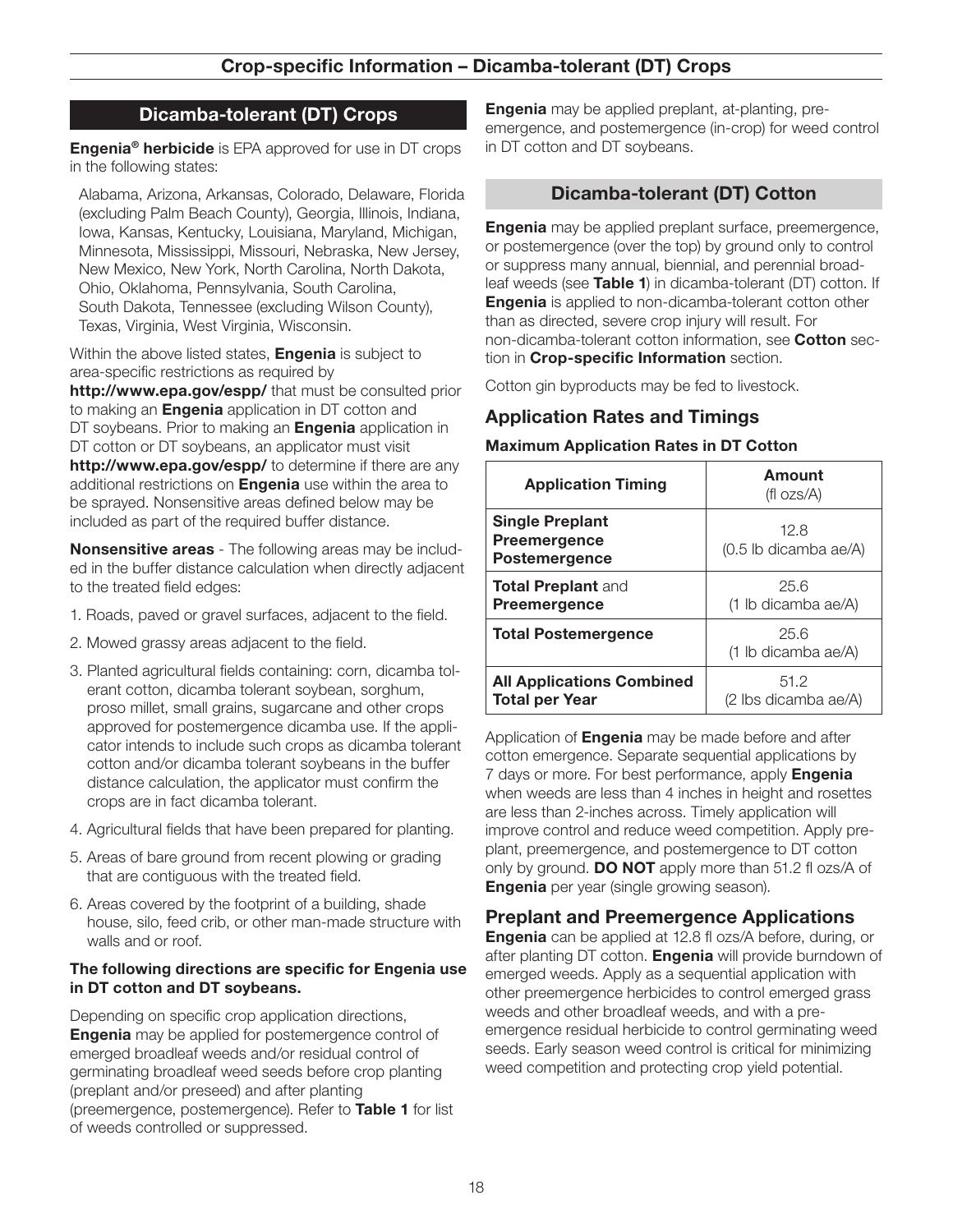## Postemergence Applications

Apply **Engenia<sup>®</sup> herbicide** postemergence at 12.8 fl ozs/A from cotton emergence through July 30. **DO NOT** apply more than 12.8 fl ozs/A in a single postemergence over-the-top application of **Engenia**. A total of two postemergence applications can be made in cotton.

For best weed control, **Engenia** applications should be made early in the season to small (less than 4-inches tall), actively growing weeds. Sequential postemergence applications may be necessary to control new weed flushes. Allow at least 7 days between applications. DO NOT apply **Engenia** postemergence more than twice in a year. Apply **Engenia** in a herbicide program that includes sequential application of herbicides with a different mechanism of action to control new weed regrowth.

Postemergence applications of **Engenia** mixed with some adjuvants may cause injury to DT cotton (see Tank Mixing **Information** section for details). Injury symptoms usually appear as necrotic spots on leaves. Potential for injury may be reduced when applications are made with spray volumes of at least 15 GPA and lower adjuvant rates. Symptomology is temporary with cotton recovering quickly after application.

# Use with Other Herbicides

Broad-spectrum control of grass weeds or additional broadleaf weeds may require a sequential herbicide application. Before considering the use of one or more of the below recommended herbicides in a tank mix with Engenia, please confirm at www.engeniatankmix.com that the product is on the approved list. **Engenia** may be applied sequentially with one or more of, but not limited to, the following herbicide products:

- Outlook® herbicide
- Prowl® H2O herbicide
- glyphosate (e.g. Roundup<sup>®</sup> herbicide)

For approved tank mix options see www.engeniatankmix.com.

## DT Cotton Restrictions

- DO NOT apply Engenia to non-dicamba-tolerant cotton varieties other than as directed or severe cotton injury will occur.
- DO NOT make more than two applications preplant or preemergence per year.
- **DO NOT** apply more than 12.8 fl ozs/A (0.5 lb ae/A) per preplant or preemergence application.
- DO NOT make more than two applications postemergence per year.
- **DO NOT** apply more than 12.8 fl ozs/A (0.5 lb ae/A) per postemergence application.
- DO NOT apply Engenia later than July 30.
- DO NOT apply more than 51.2 fl ozs/A (2 lbs ae/A) per year.
- DO NOT apply DT cotton harvest aid application of **Engenia** within 7 days of harvest.

## Dicamba-tolerant (DT) Soybean

**Engenia** may be applied preplant surface, preemergence, or postemergence (over the top) by ground only to control or suppress many annual, biennial, and perennial broadleaf weeds (see Table 1) in dicamba-tolerant (DT) soybean.

## Application Rates and Timings

#### Maximum Application Rates in DT Soybean

| <b>Application Timing</b>                                             | Amount<br>(fl $OZS/A$ )         |
|-----------------------------------------------------------------------|---------------------------------|
| <b>Single Preplant</b><br><b>Preemergence</b><br><b>Postemergence</b> | 12.8<br>$(0.5$ lb dicamba ae/A) |
| <b>Total Preplant and</b><br><b>Preemergence</b>                      | 25.6<br>(1 lb dicamba ae/A)     |
| <b>Total Postemergence</b>                                            | 25.6<br>(1 lb dicamba ae/A)     |
| <b>All Applications Combined</b><br><b>Total per Year</b>             | 51.2<br>(2 lbs dicamba ae/A)    |

Application of **Engenia** plus specified adjuvants (refer to Tank Mixing Information section for details) may be made before and after soybean emergence. Separate sequential applications by 7 days or more. For best performance, apply **Engenia** when weeds are less than 4 inches in height and rosettes are less than 2-inches across. Timely application will improve control and reduce weed competition. Apply preplant, preemergence, and postemergence to DT soybean only by ground.

## Preplant and Preemergence Applications

Engenia can be applied at 12.8 fl ozs/A before, during, or after planting dicamba-tolerant soybean. Engenia will provide burndown of emerged weeds and moderate residual activity. Apply as a sequential application with other labeled herbicides to control emerged grass weeds and other broadleaf weeds, and with a preemergence residual herbicide to control germinating weed seeds. Early season weed control is critical for minimizing weed competition and protecting crop yield potential.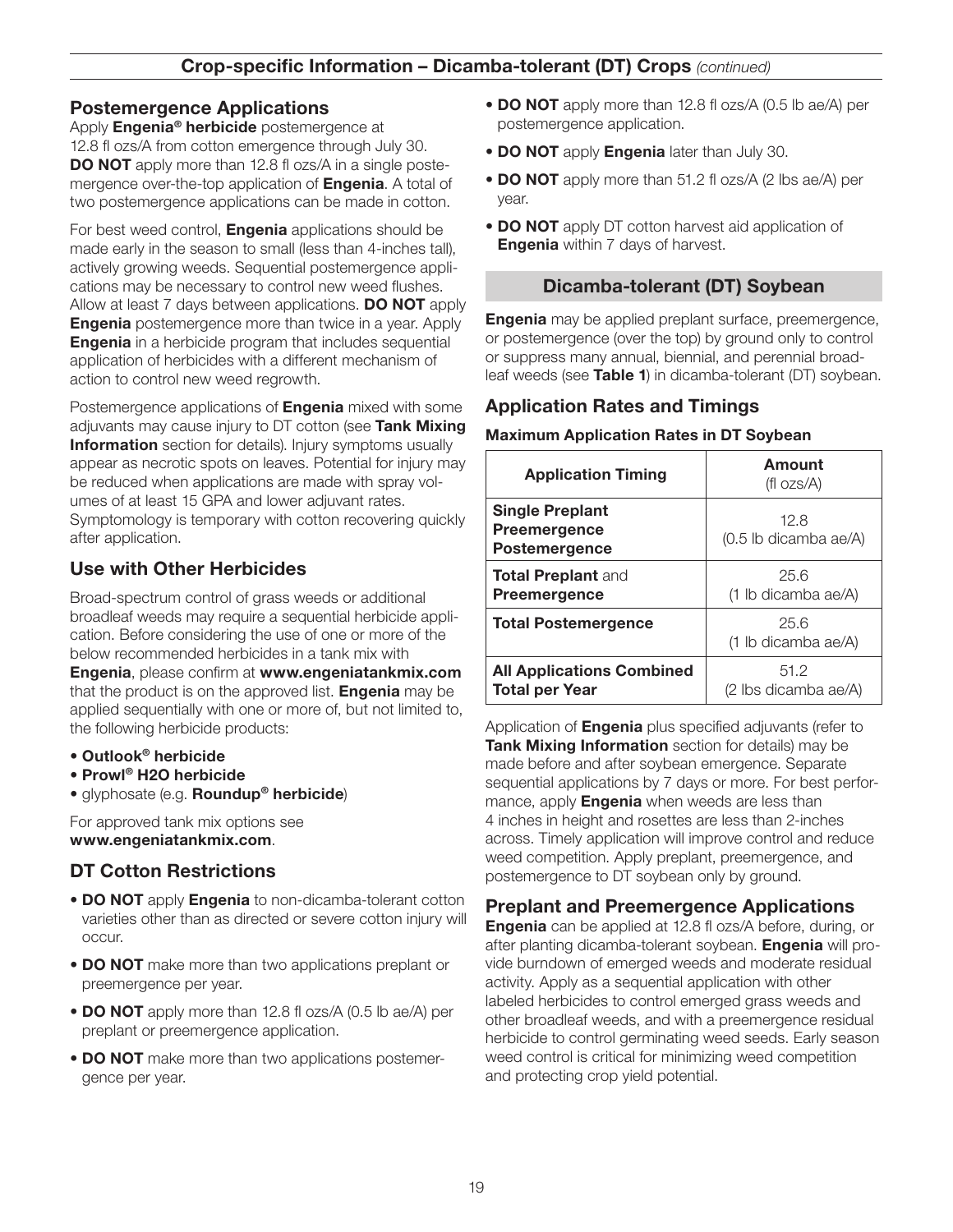## Postemergence Applications

Up to two postemergence applications using 12.8 fl ozs/A of Engenia<sup>®</sup> herbicide per application may be made through June 30. Allow at least 7 days between applications. **DO NOT** apply more than a maximum cumulative total of 25.6 fl ozs/A of **Engenia** postemergence.

**Engenia** applications should be made to small (less than 4-inches tall), actively growing weeds. Sequential postemergence applications may be necessary to control new weed flushes. For best results, apply **Engenia** in a herbicide program that includes sequential application of herbicides with a different mechanism of action to control new weed growth.

Postemergence applications of **Engenia** may cause dicamba-tolerant soybeans to wilt or droop shortly after application. Symptomology is transient, and soybeans recover quickly after application.

## Use with Other Herbicides

Broad-spectrum control of grass weeds or additional broadleaf weeds may require a sequential herbicide application. Before considering the use of one or more of the below recommended herbicides in a tank mix with Engenia, please confirm at www.engeniatankmix.com that the product is on the approved list. **Engenia** may be applied sequentially with one or more of, but not limited to, the following herbicide products:

- Optill® powered by Kixor® herbicide
- Outlook® herbicide
- Prowl® H2O herbicide
- Pursuit® herbicide
- Raptor® herbicide
- Sharpen® powered by Kixor® herbicide
- Varisto® herbicide
- Verdict® powered by Kixor® herbicide
- Zidua® herbicide
- Zidua® PRO powered by Kixor® herbicide
- clethodim (e.g. Select Max® herbicide)
- glyphosate (e.g. Roundup<sup>®</sup> herbicide)

For approved tank mix options see www.engeniatankmix.com.

## DT Soybean Restrictions

- DO NOT apply Engenia to non-dicamba-tolerant soybean varieties other than as directed or severe soybean injury will occur.
- DO NOT make more than two applications preplant or preemergence per year.
- DO NOT apply more than 12.8 fl ozs/A (0.5 lb ae/A) per preplant or preemergence application.
- DO NOT make more than two applications postemergence per year.
- DO NOT apply more than 12.8 fl ozs/A (0.5 lb ae/A) per postemergence application.
- DO NOT apply Engenia later than June 30.
- **DO NOT** apply more than 51.2 fl ozs/A (2 lbs ae/A) per year.
- Soybean Forage: Allow at least 7 days between final application and harvest or feeding of soybean forage.
- **Soybean Hay:** Allow at least 14 days between final application and harvest or feeding of soybean hay.